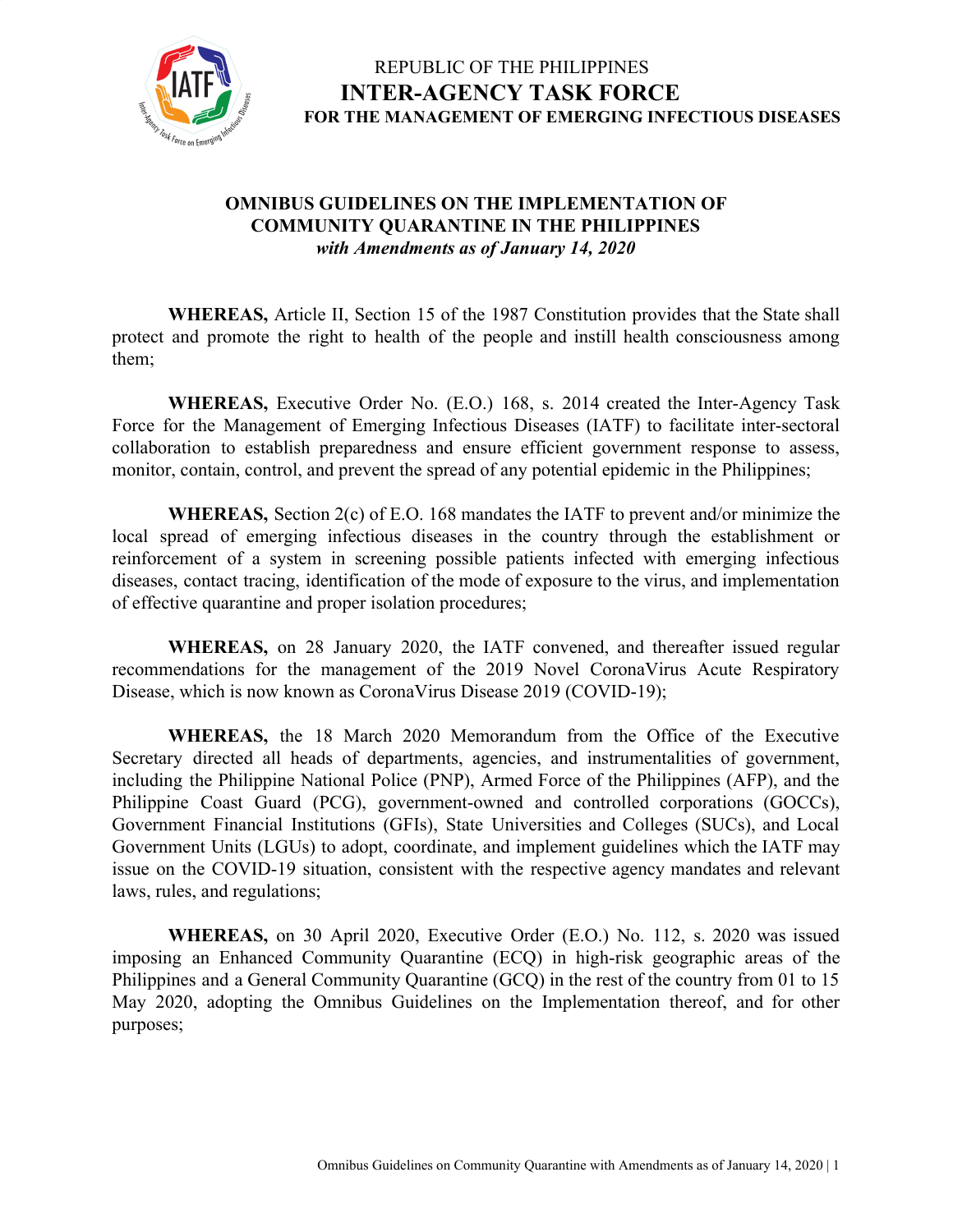

**WHEREAS,** the IATF approved the Guidelines on the Implementation of the Modified Enhanced Community Quarantine (MECQ) including the zoning concept, corresponding qualification, and its phased response or intervention.

**WHEREAS,** there is a need to revise existing guidelines on community quarantine to streamline rules which will be applicable to transitional community quarantine classifications;

**WHEREAS,** Section 3 of E.O. 112 authorizes the IATF to amend or modify the Omnibus Guidelines on the Implementation of Community Quarantine in the Philippines.

**NOW, THEREFORE,** in consideration of the premises set forth herein, the IATF issues these amended Omnibus Guidelines to harmonize and codify existing guidelines of the IATF and member-agencies pertaining to community quarantine, which shall be applied to all regions, provinces, cities, municipalities and barangays placed under community quarantine.

**SECTION [1] DEFINITION OF TERMS.** For purposes of these Guidelines, the following shall be defined as follows:

- 1. **Accommodation Establishments** refers to an establishment operating primarily for accommodation purposes including, but not limited to, hotels, resorts, apartment hotels, tourist inns, motels, pension houses, private homes used for homestay, ecolodges, serviced apartments, condotels, and bed and breakfast facilities. *(As amended by Paragraph A(1) of IATF Resolution No. 43, June 03, 2020)*
- 2. **Comorbidity** refers to the presence of a pre-existing chronic disease condition.
- 3. **Community Quarantine -** refers to the restriction of movement within, into, or out of the area of quarantine of individuals, large groups of people, or communities, designed to reduce the likelihood of transmission of an infectious disease among persons in and to persons outside the affected area.
- 4. **COVID-19** refers to the Coronavirus Disease 2019 which is caused by the virus known as the severe acute respiratory syndrome coronavirus 2 (SARS-CoV-2).
- 5. **Enhanced Community Quarantine** refers to the implementation of temporary measures imposing stringent limitations on movement and transportation of people, strict regulation of operating industries, provision of food and essential services, and heightened presence of uniformed personnel to enforce community quarantine protocols.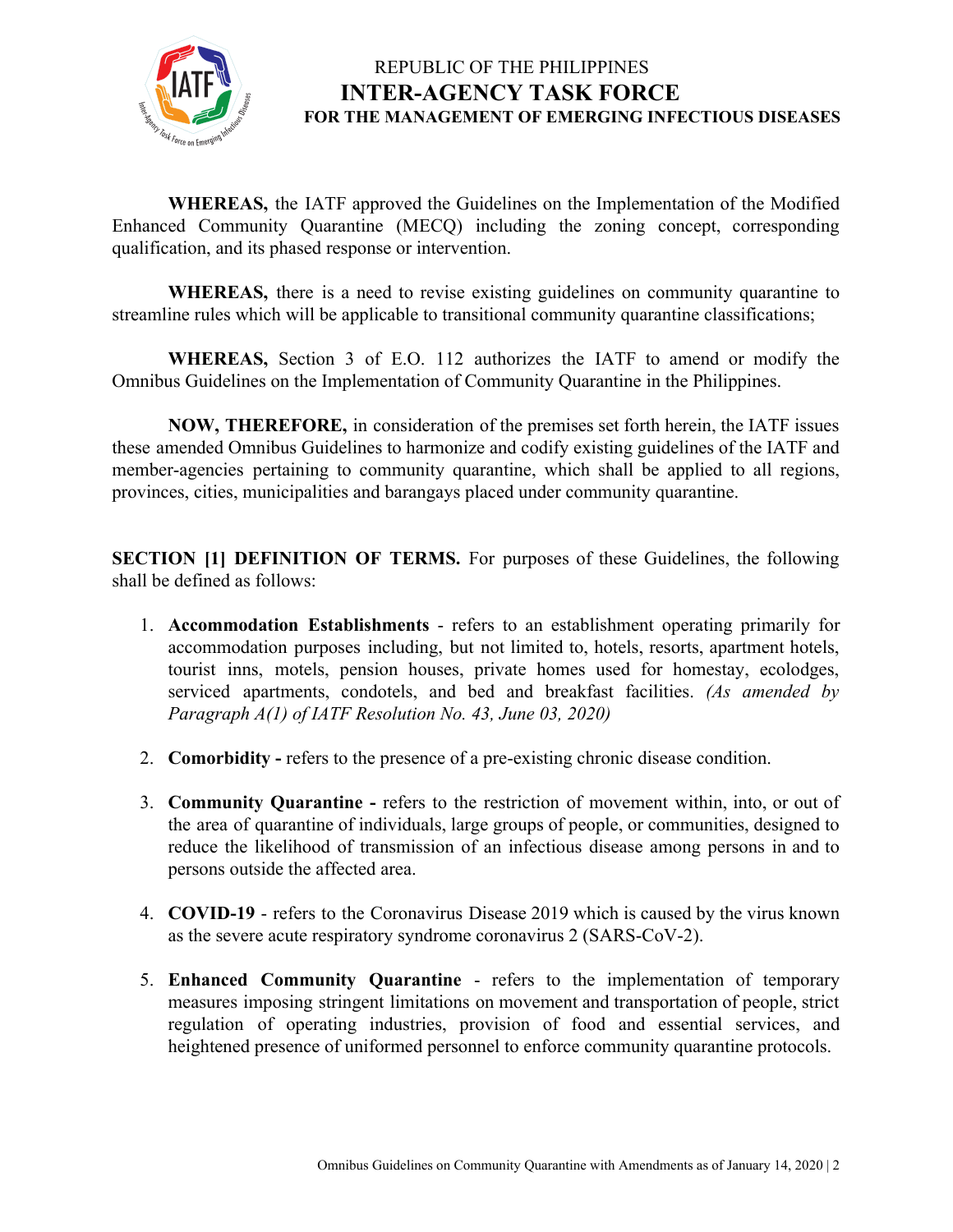

- 6. **Essential goods and services -** covers health and social services to secure the safety and well-being of persons, such as but not limited to, food, water, medicine, medical devices, public utilities, energy, and others as may be determined by the IATF.
- 7. **General Community Quarantine** refers to the implementation of temporary measures limiting movement and transportation, regulation of operating industries, and presence of uniformed personnel to enforce community quarantine protocols.
- 8. **Health and emergency frontline services -** refers to services provided by public health workers [all employees of the Department of Health (DOH), DOH Hospitals, Hospitals of LGUs, and Provincial, City, and Rural Health Units, and Drug Abuse Treatment and Rehabilitation Centers including those managed by other government agencies (*e.g.* police and military hospitals/clinics, university medical facilities), uniformed medical personnel], private health workers, such as but not limited to medical professionals, hospital and health facility administrative and maintenance staff, and aides from private health facilities, as well as their service providers, health workers and volunteers of the Philippine Red Cross and the World Health Organization, and employees of Health Maintenance Organizations (HMOs), the Philippine Health Insurance Corporation (PHIC), health insurance providers, disaster risk reduction management officers, and public safety officers.
- 9. **Interzonal movement -** the movement of people, goods and services between provinces, highly urbanized cities, and independent component cities under different community quarantine classification. For this purpose, the National Capital Region shall be considered as one area. Provided that movements to and from areas under granular lockdowns shall be considered as interzonal movement even if within the same province or highly urbanized city. (As amended by Paragraph A of IATF Resolution No. 79, October 15, 2020)
- 10. **Intrazonal movement -** the movement of people, goods and services between provinces, highly urbanized cities, and independent component cities under the same community quarantine classification, without transiting through an area placed under a different classification. For this purpose, the National Capital Region shall be considered as one area. (As amended by Paragraph A of IATF Resolution No. 79, October 15, 2020)
- 11. **Minimum public health standards** refers to guidelines set by the DOH under Administrative Order No. 2020-0015, as well as sector-relevant guidelines issued by national government agencies as authorized by the IATF, to aid all sectors in all settings to implement non-pharmaceutical interventions (NPI), which refer to public health measures that do not involve vaccines, medications or other pharmaceutical interventions, which individuals and communities can carry out in order to reduce transmission rates,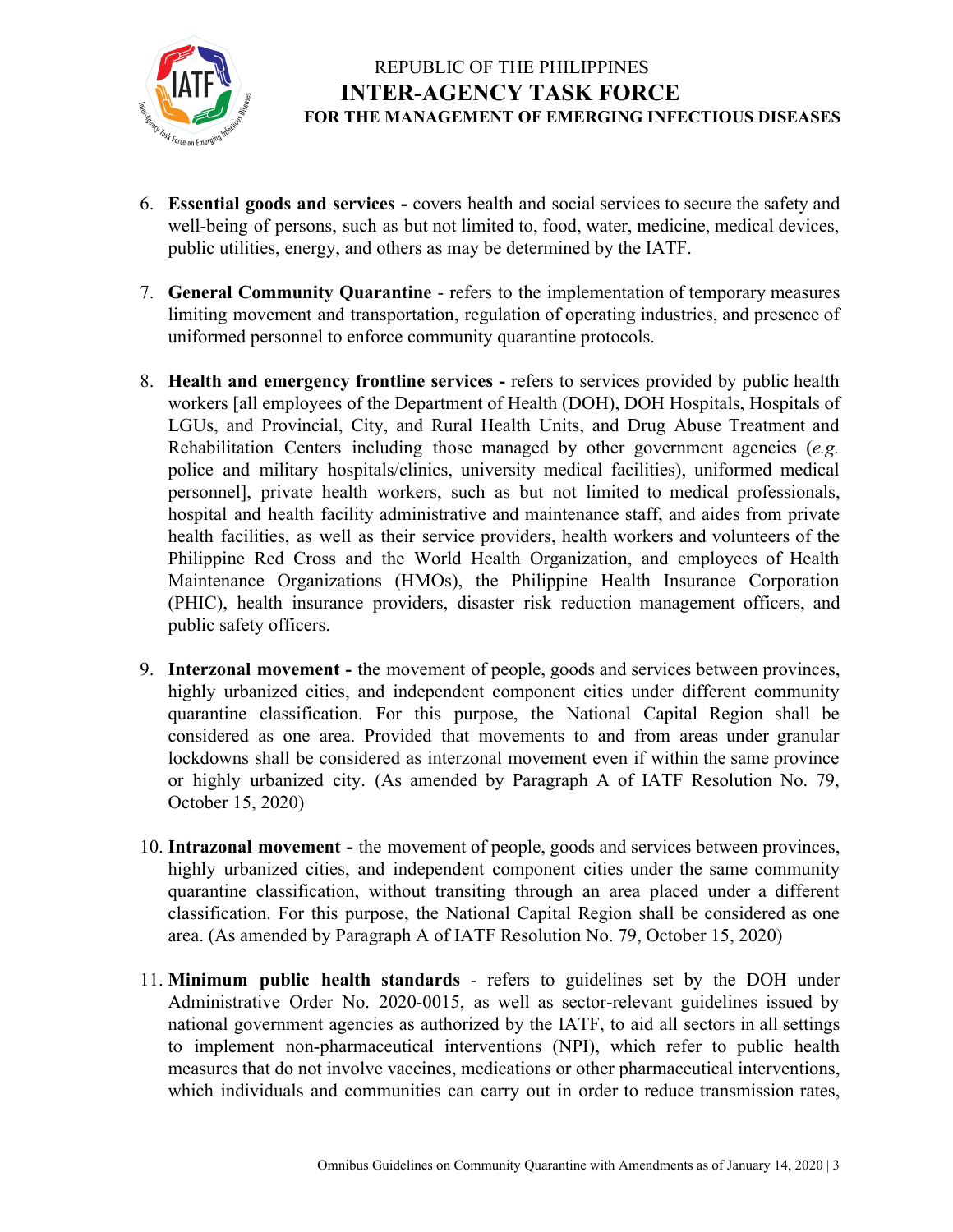

contact rates, and the duration of infectiousness of individuals in the population to mitigate COVID-19. For this purpose, the Department of Tourism and Department of Public Works and Highways are recognized as the sector-relevant agencies with respect to tourism and construction, respectively.

- 12. **Modified Enhanced Community Quarantine -** refers to the transition phase between ECQ and GCQ, when the following temporary measures are relaxed and become less necessary: stringent limits on movement and transportation of people, strict regulation of operating industries, provision of food and essential services, and heightened presence of uniformed personnel to enforce community quarantine protocols.
- 13. **Modified General Community Quarantine** refers to the transition phase between GCQ and the New Normal, when the following temporary measures are relaxed and become less necessary: limiting movement and transportation, the regulation of operating industries, and the presence of uniformed personnel to enforce community quarantine protocols .
- 14. **New Normal** refers to the emerging behaviors, situations, and minimum public health standards that will be institutionalized in common or routine practices and remain even after the pandemic while the disease is not totally eradicated through means such as widespread immunization. These include actions that will become second nature to the general public as well as policies such as bans on large gatherings that will continue to remain in force.
- 15. **Operational capacity -** refers to such a number of employees or workers who can be permitted or required to physically report to work on-site in a particular office or establishment.
- 16. **Skeleton workforce** refers to the operational capacity which utilizes the [smallest](https://dictionary.cambridge.org/us/dictionary/english/small) [number](https://dictionary.cambridge.org/us/dictionary/english/number) of [people](https://dictionary.cambridge.org/us/dictionary/english/people) [needed](https://dictionary.cambridge.org/us/dictionary/english/needed) for a [business](https://dictionary.cambridge.org/us/dictionary/english/business) or [organization](https://dictionary.cambridge.org/us/dictionary/english/organization) to maintain its basic functions.

**SECTION [2] GUIDELINES FOR AREAS PLACED UNDER ENHANCED COMMUNITY QUARANTINE.** Areas placed under ECQ shall observe the following protocols:

1. Minimum public health standards shall be complied with at all times for the duration of the ECQ.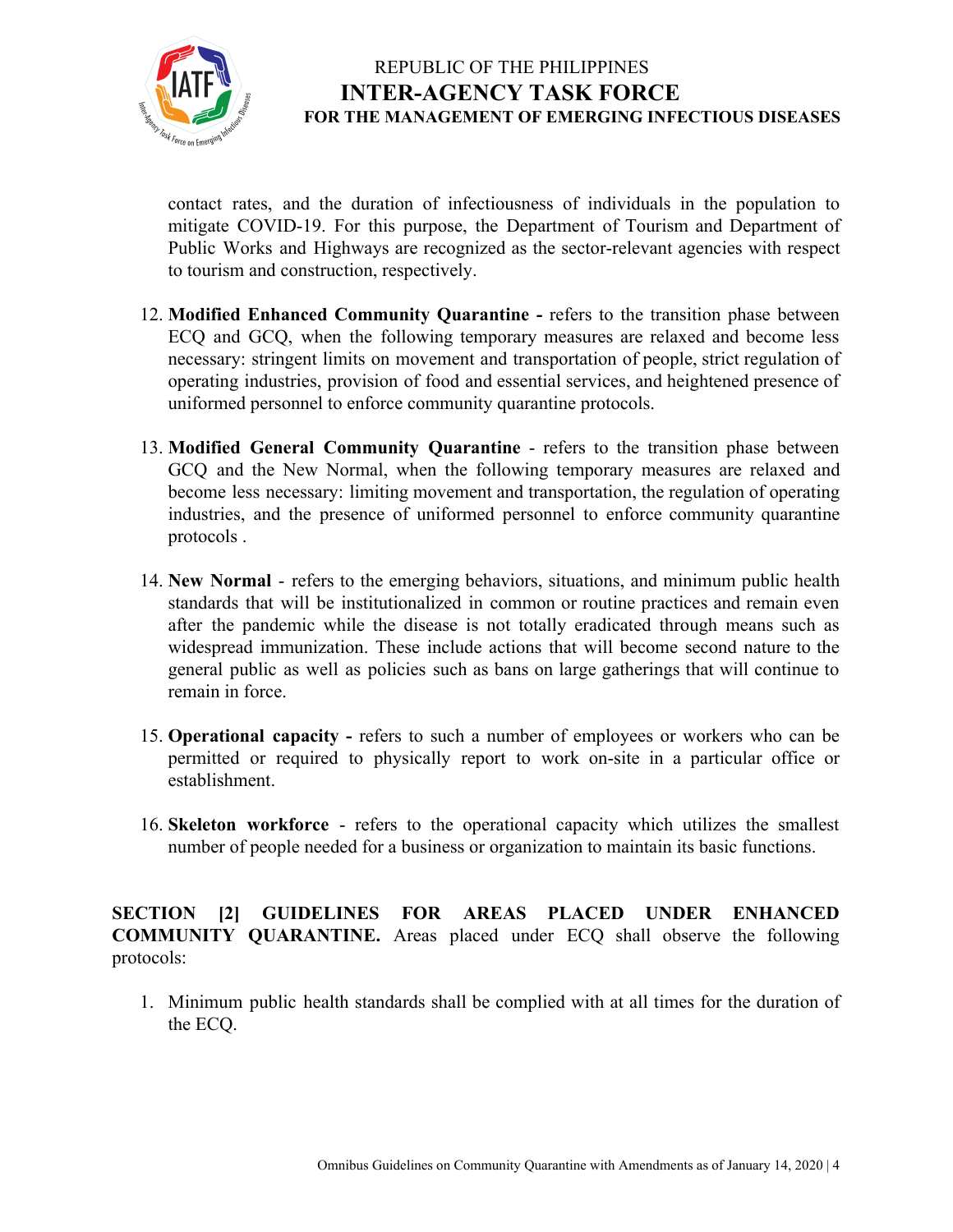

- 2. Strict home quarantine shall be observed in all households, and the movement of all residents shall be limited to accessing essential goods and services, and for work in permitted offices or establishments as well as activities listed hereunder.
- 3. Any person below fifteen (15) years old, those who are over sixty-five years of age, those with immunodeficiency, comorbidity, or other health risks, and pregnant women, including any person who resides with the aforementioned, shall be required to remain in their residences at all times, except when indispensable under the circumstances for obtaining essential goods and services, or for work in industries and offices or such other activities permitted in this Section. (As amended by Paragraph A of IATF Resolution No. 79, October 15, 2020)
- 4. The following establishments, persons, or activities are allowed to operate, work, or be undertaken for the duration of the ECQ:
	- a. With full operational capacity:
		- i. Public and private hospitals;
		- ii. Health, emergency and frontline services, including those provided by dialysis centers, chemotherapy centers, and the like;
		- iii. Manufacturers of medicines, medical supplies, devices and equipment, including suppliers of input, packaging, and distribution;
		- iv. Industries involved in agriculture, forestry, and fishery and their workers, including farmers, Agrarian Reform Beneficiaries (ARBs), fisherfolk, and agri-fishery stores, and such other components of the food value chain; and
		- v. Delivery and courier services, whether in-house or outsourced, transporting food, medicine, or other essential goods, including clothing, accessories, hardware, housewares, school and office supplies, as well as pet food and other veterinary products.
	- b. At a maximum of fifty percent (50%) operational capacity, without prejudice to the adoption of work-from-home or other alternative work arrangements and without diminution of existing operational capacity previously allowed, if any:
		- i. Private establishments and their employees involved in the provision of essential goods and services, and activities in the value chain related to food, medicine and vitamins production, medical supplies, devices and equipment, and other essential products such as but not limited to soap and detergents, diapers, feminine hygiene products, toilet paper and wet wipes,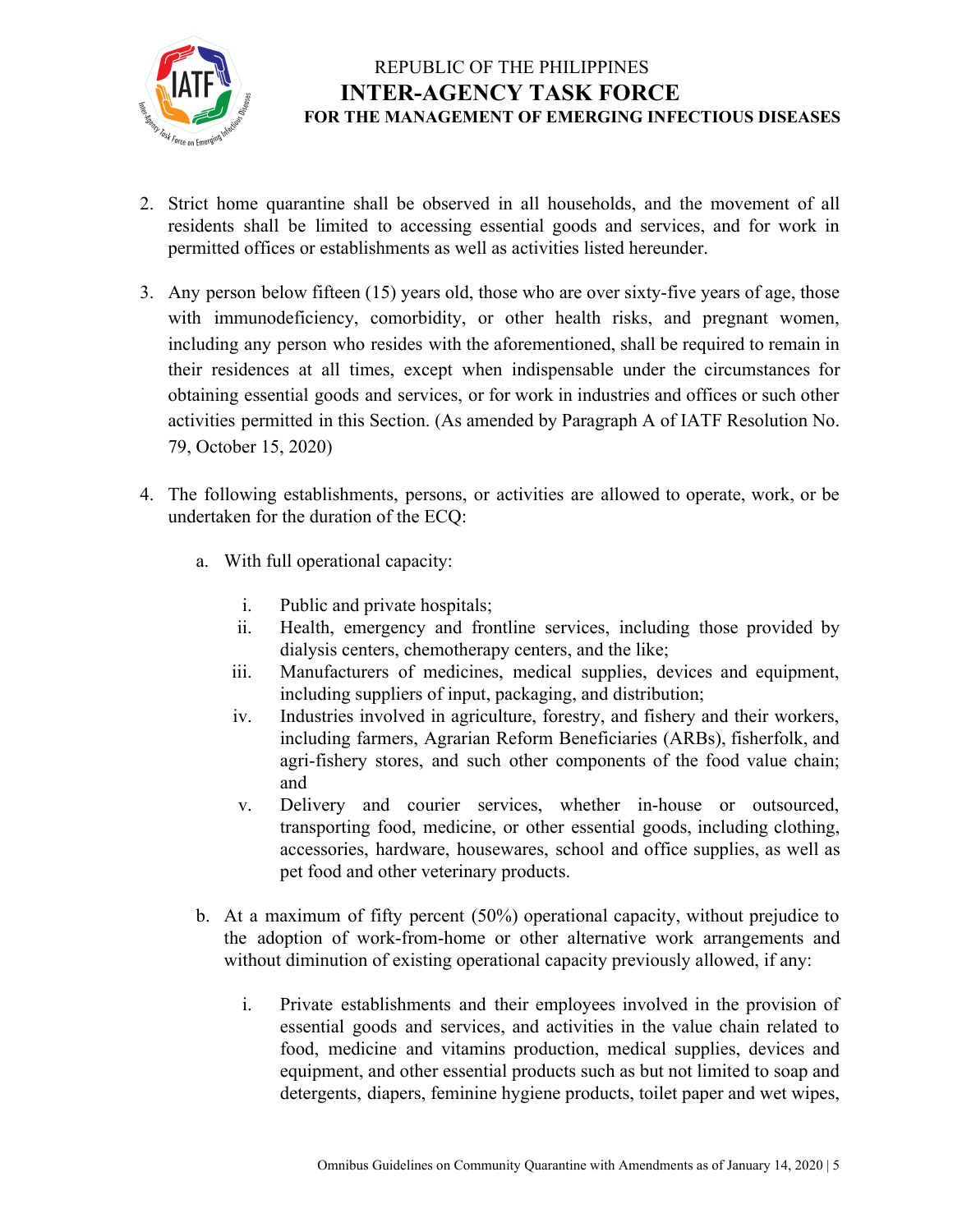

and disinfectants. Such establishments shall include, but shall not be limited to, public markets, supermarkets, grocery stores, convenience stores, laundry shops, food preparation establishments insofar as take-out and delivery services, and water-refilling stations, unless a higher operational capacity is authorized by the Department of Trade and Industry (DTI);

- ii. Media establishments and their total permanent staff complement, inclusive of reporters and other field employees, as registered with the Department of Labor and Employment (DOLE) and accredited by the Presidential Communications Operations Office (PCOO); and
- iii. Workers accredited by the Department of Transportation (DOTr) to work on utility relocation works, and specified limited works across thirteen (13) railway projects, including replacement works for the Manila Metro Rail Transit System Line 3. *Provided that* where applicable, on-site or near-site accommodations and/or point-to-point shuttle services should be arranged.
- c. With a skeleton workforce:
	- i. Other medical, dental, rehabilitation, and optometry clinics, pharmacies or drug stores: *Provided* that there is strict observance of infection prevention and control protocols. *Provided, further,* that dental procedures shall be limited to emergency cases only and that the wearing of full Personal Protective Equipment (PPEs) by dentists and attendants shall be mandatory. *Provided finally* that home service therapy for Persons With Disabilities (PWDs) shall be allowed;
	- ii. Veterinary clinics;
	- iii. Banks, money transfer services, including pawnshops only insofar as performing money transfer functions, microfinance institutions, and credit cooperatives, including their armored vehicle services, if any;
	- iv. Capital markets, including but not limited to the Bangko Sentral ng Pilipinas, Securities and Exchange Commission, Philippine Stock Exchange, Philippine Dealing and Exchange Corporation, Philippine Securities Settlement Corporation, and Philippine Depository and Trust Corporation;
	- v. Water supply and sanitation services and facilities, including waste disposal services, as well as property management and building utility services;
	- vi. Energy and power companies, their third-party contractors and service providers, including employees involved in electric transmission and distribution, electric power plant and line maintenance, electricity market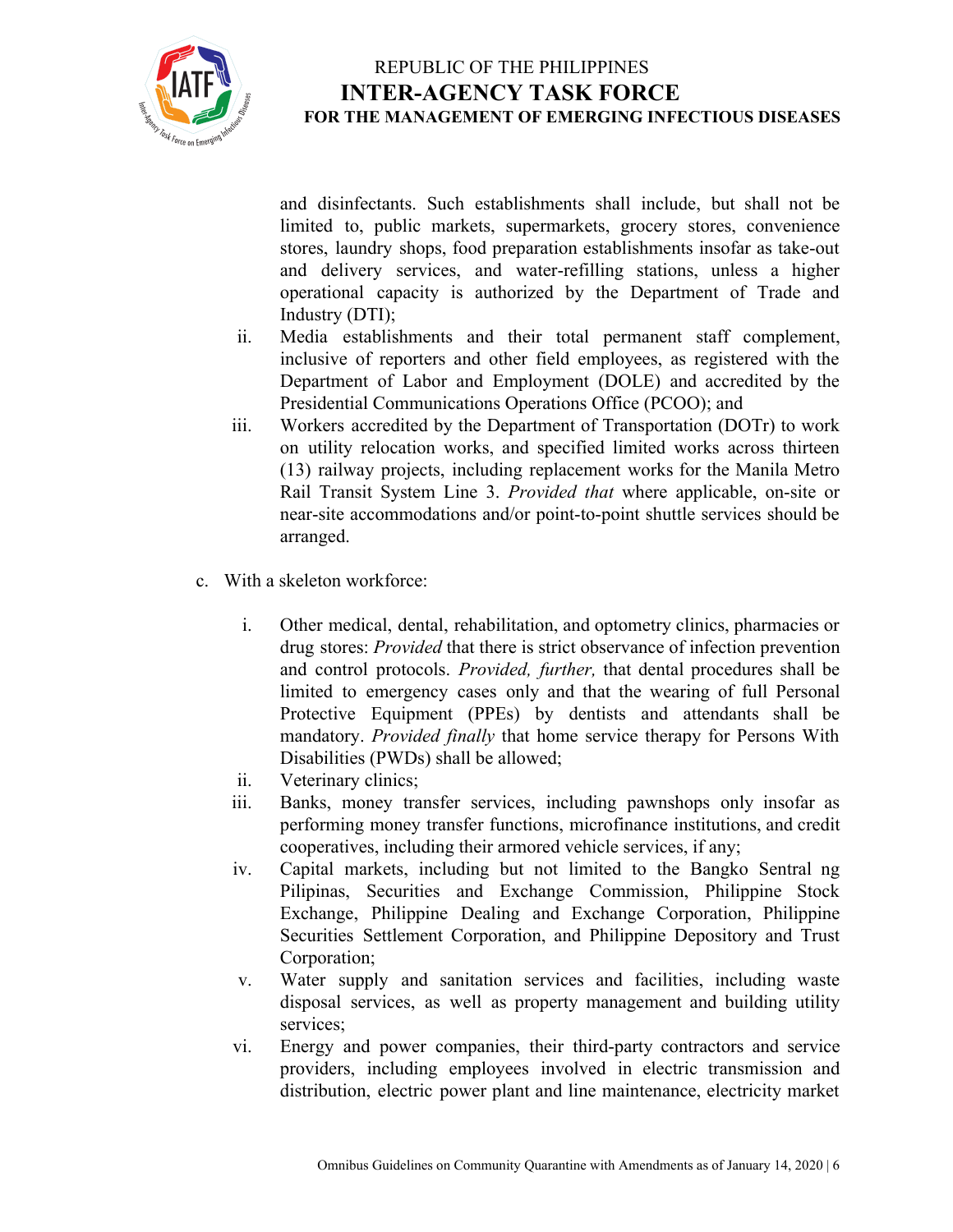

and retail suppliers, as well as those involved in the exploration, operations, trading and delivery of coal, oil, crude or petroleum and by-products (gasoline, diesel, liquefied petroleum gas, jet oil, kerosene, lubricants), including gasoline stations, refineries and depots or any kind of fuel used to produce electricity;

- vii. Telecommunications companies, internet service providers, cable television providers, including those who perform indirect services such as the technical, sales, and other support personnel, as well as the employees of their third-party contractors doing sales, installation, maintenance and repair works;
- viii. Airline and aircraft maintenance, pilots and crew, and employees of aviation schools for purposes of the pilot's recurrent training for flight proficiency and type rating using simulator facilities; and ship captains and crew, including shipyard operations and repair;
- ix. Manufacturing companies and suppliers of equipment or products necessary to perform construction works, such as cement and steel;
- x. The Philippine Postal Corporation, at an operational capacity necessary to maintain the prompt delivery of services to its clients;
- xi. The Philippine Statistics Authority, at an operational capacity necessary to conduct data gathering and survey activities related to COVID-19 and the registration and implementation of the national identification (ID) system;
- xii. Business process outsourcing establishments (BPOs) and export-oriented businesses, including mining and quarrying, with work-from-home, on-site or near site accommodation, or point-to-point shuttling arrangements. For this purpose, BPOs and export-oriented businesses, and their service providers, shall be allowed to install, transport and maintain the necessary on-site and work-from-home equipment, deploy their workers under on-site or near-site accommodation arrangements, or provide point-to-point shuttle services from their near-site accommodations to their offices;
- xiii. Essential projects, whether public or private, such as but not limited to quarantine and isolation facilities for Persons under Monitoring (PUMs), and suspect and confirmed COVID-19 patients, facilities for the health sector including those dealing with PUMs, and suspect and confirmed COVID-19 patients, facilities for construction personnel who perform emergency works, flood control, and other disaster risk reduction and rehabilitation works, sewerage projects, water service facilities projects, and digital works. Priority public and private construction projects, defined as those that refer to food production, agriculture, fishery, fish port development, energy, housing, communication, water utilities,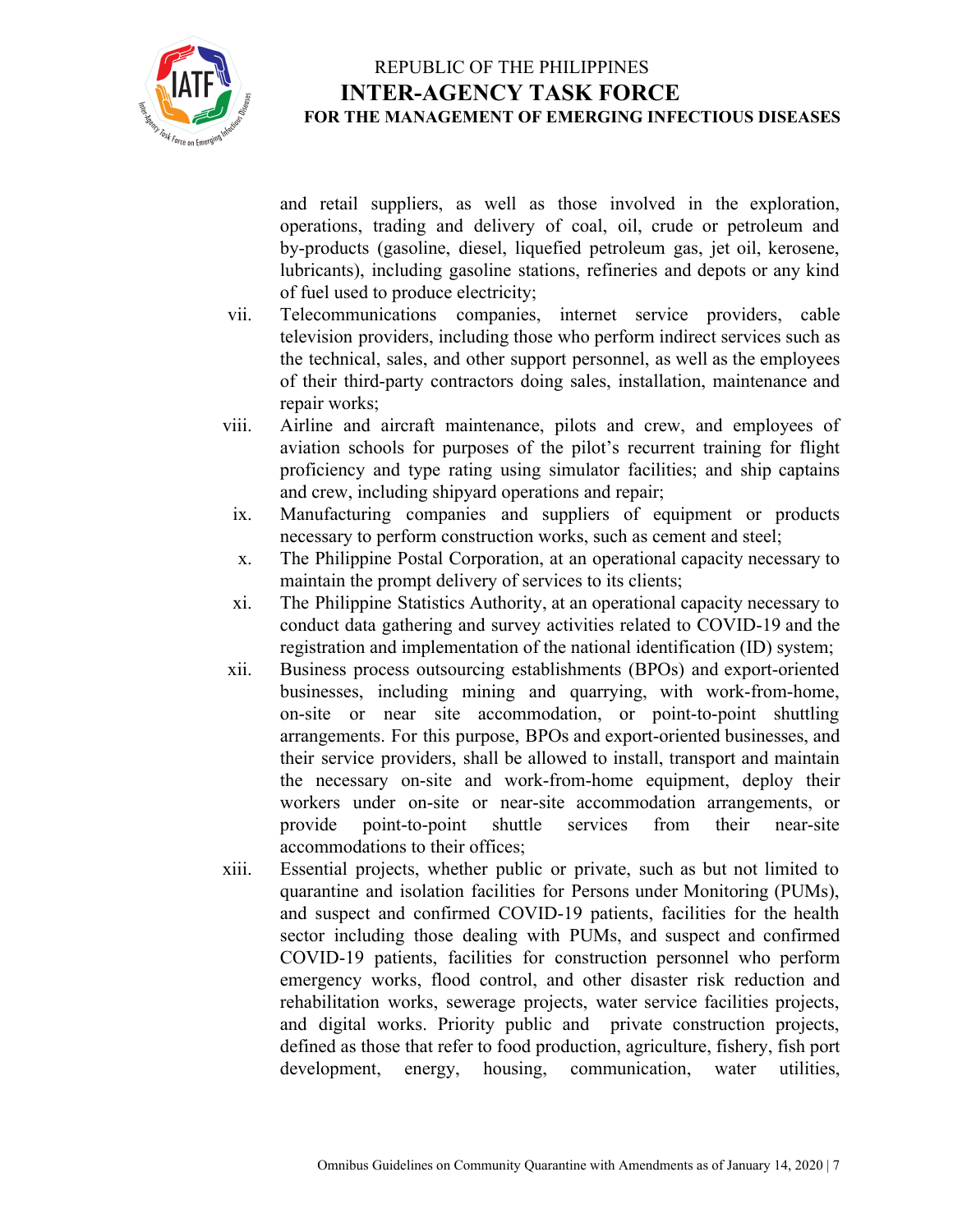

manufacturing, and Business Process Outsourcing (BPOs), shall likewise be allowed to operate in accordance with guidelines issued by the DPWH;

- xiv. Funeral and embalming services. *Provided,* that there is shuttle service and/or housing accommodation for their personnel and staff;
- xv. Humanitarian assistance personnel from civil society organizations (CSOs), non-government organizations (NGOs), and United Nations-Humanitarian Country Teams, as well as individuals performing relief operations to augment the government's response against COVID-19 and other disasters or calamities that may occur. *Provided* that they are authorized by the appropriate government agency or LGU;
- xvi. Pastors, priests, rabbis, imams or such other religious ministers whose movement shall be related to the conduct of necrological or funeral rites. Corollarily, immediate family members of the deceased who died of causes other than COVID-19 shall be allowed to move from their residences to attend the wake or interment of the deceased upon satisfactory proof of their relationship with the latter, fully complying with social distancing measures for the duration of the activity;
- xvii. Security personnel;
- xviii. Printing presses authorized by the Bureau of Internal Revenue or other appropriate agencies to print official receipts and other accountable forms;
- xix. Establishments engaged in repair and maintenance of machinery and equipment, including those engaged in the repair of computers and household fixtures and equipment; and
- xx. Real estate activities limited to leasing only;

For purposes of the foregoing, transit by permitted persons to and from the above establishments anywhere within the area covered by ECQ shall be allowed.

- 5. Agencies and instrumentalities of the government, including GOCCs, as well as LGUs, may operate with a skeleton workforce in combination with other alternative work arrangements as approved by the head of agency unless a different operational capacity is required in agencies providing health and emergency frontline services, border control, or other critical services.
- 6. Agencies and their regional offices in the executive branch shall issue accreditation, office or travel orders, to identify their respective skeleton workforces for critical services operating for the duration of the ECQ. *Bona fide* IDs issued by the respective agencies shall be sufficient for movement within the contained areas. Skeleton workforces may use official agency vehicles.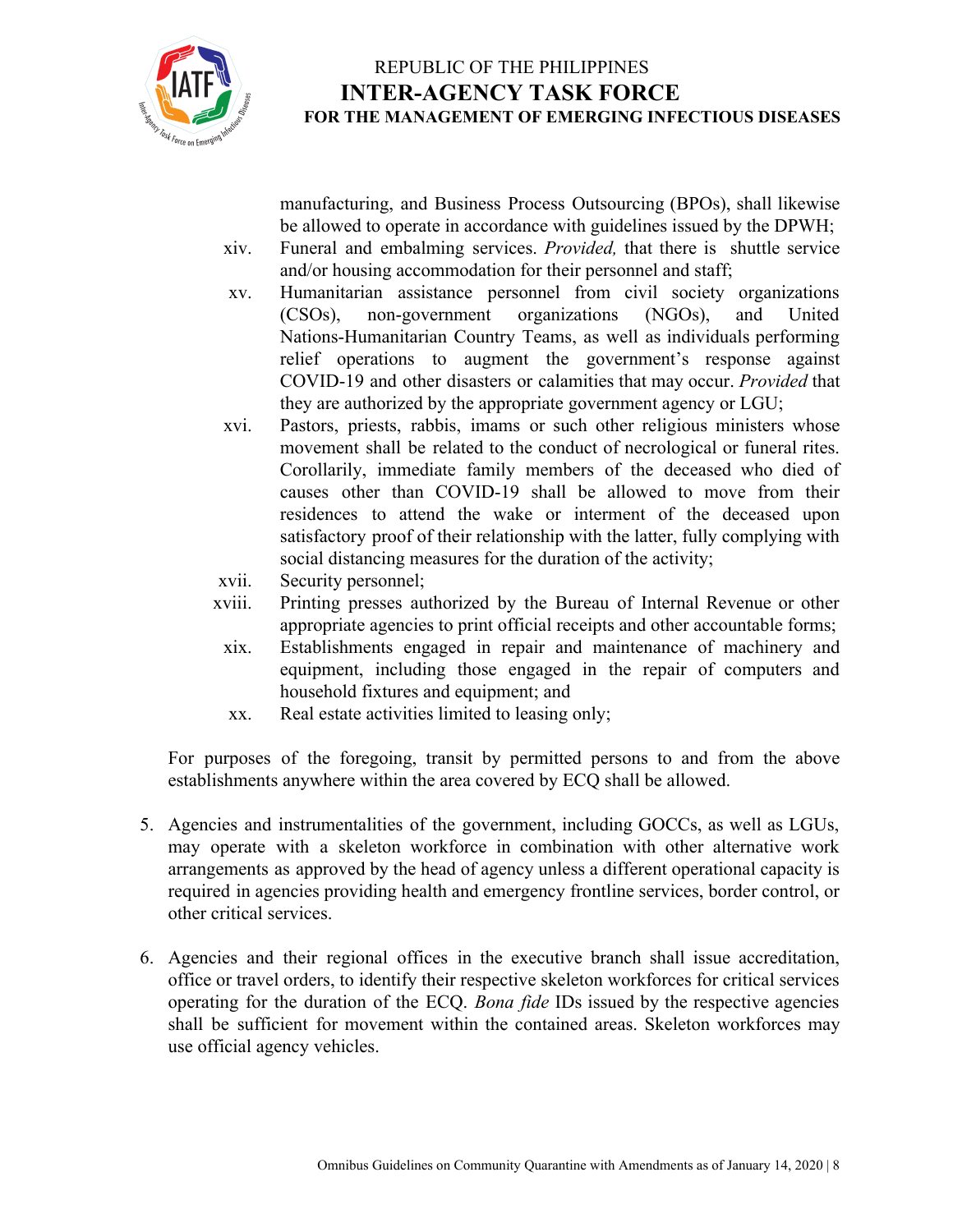

- 7. The co-equal or independent authority of the legislature (Senate and the House of Representatives), the judiciary (the Supreme Court, Court of Appeals, Court of Tax Appeals, Sandiganbayan, and the lower courts), the Office of the Ombudsman, and the Constitutional Commissions to operate and accredit their skeleton workforce, or implement any other alternative work arrangements, is recognized.
- 8. Officials and employees of foreign diplomatic missions and international organizations accredited by the Department of Foreign Affairs (DFA), whenever performing diplomatic functions and subject to the guidelines issued by the DFA, may operate with a skeleton workforce.
- 9. No hotels or accommodation establishments shall be allowed to operate, except those accommodating the following:
	- a. For guests who have existing booking accommodations for foreigners as of 17 March 2020 for Luzon and 01 May 2020 for other areas;
	- b. Guests who have existing long-term bookings;
	- c. Distressed Overseas Filipino Workers (OFWs) and stranded Filipinos or foreign nationals;
	- d. Repatriated OFWs in compliance with approved quarantine protocols;
	- e. Non-OFWs who may be required to undergo mandatory facility-based quarantine; and
	- f. Health care workers and other employees from exempted establishments under these Omnibus Guidelines and applicable Memoranda from the Executive Secretary.

*Provided* that accommodation establishments may operate only upon the issuance of a Certificate of Authority to operate by the DOT; *Provided further*, that in all of the foregoing, hotel operations shall be limited to the provision of basic accommodation services to guests through an in-house skeleton workforce Ancillary establishments within the premises, such as restaurants, cafés, bars, gyms, spas, and the like, shall not be allowed to operate or to provide room service; *Provided finally,* that accommodation establishments may prepare: (a) packed meals for distribution to guests who opt for the same; and (b) food orders for take-out and delivery only. *(As amended by Paragraph A(2) IATF Resolution No. 43, June 03, 2020)*

10. Mass gatherings such as but not limited to, movie screenings, concerts, sporting events, and other entertainment activities, community assemblies, religious gatherings, and non-essential work gatherings shall be prohibited. However, gatherings that are essential for the provision of government services or authorized humanitarian activities shall be allowed.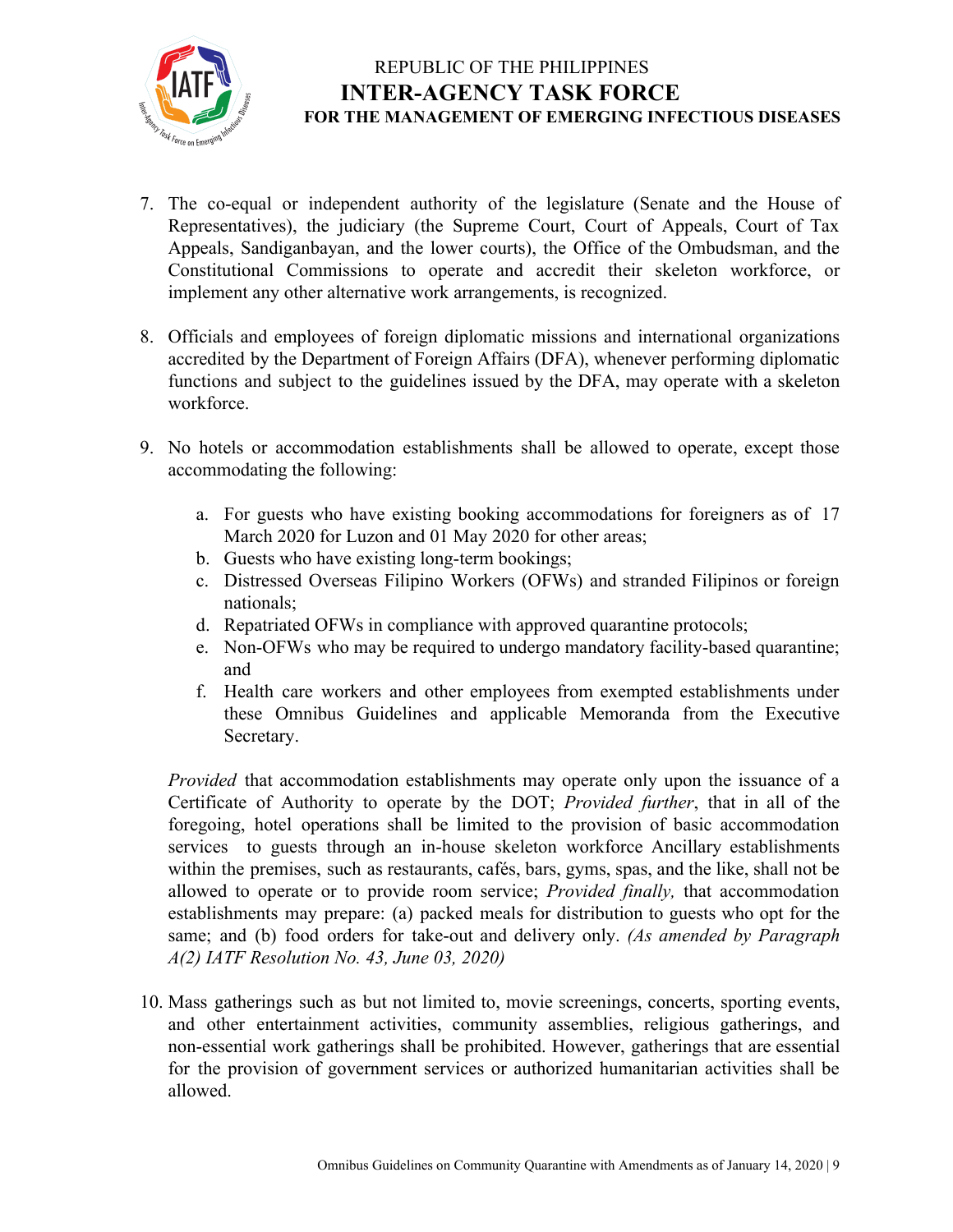

- 11. Face-to-face or in-person classes at all levels shall be suspended.
- 12. Public transportation shall be suspended. This notwithstanding, commissioned shuttle services for employees of permitted offices or establishments, as well as point-to-point transport services provided by the government shall be allowed to operate, giving priority to healthcare workers.
- 13. Law enforcement agencies shall recognize any of the following IDs: (i) IATF IDs issued by the regulatory agencies with jurisdiction over permitted establishments or persons, (ii) *bona fide* IDs issued by establishments exempted from the strict home quarantine requirement, or (iii) RapidPass IDs. No other IDs or passes specifically exempting persons from community quarantine shall be required of workers of permitted establishments and/or offices without prejudice to requiring the presentation of other documents establishing the nature of their work, and (iv) Integrated Bar of the Philippines ID for lawyers who will provide legal representation necessary to protect rights of persons under custodial investigation, to bail, and to counsel during inquest proceedings. (*As amended by Paragraph B IATF Resolution No. 46, June 15, 2020)*
- 14. The movement of cargo vehicles shall be unhampered. Cargo vehicles as well as vehicles used by public utility companies, BPOs, and export-oriented establishments shall not be subject to an ID system.
- 15. Government offices and private corporations are encouraged to process payrolls online. Payroll managers, and such other employees shall be allowed to travel to process and print payrolls during ECQ.
- 16. Other exemptions from the home quarantine requirement through previous IATF resolutions or issuances by the Office of the President shall be honored.

**SECTION [3] GUIDELINES FOR AREAS PLACED UNDER MODIFIED ENHANCED COMMUNITY QUARANTINE.** Areas placed under MECQ shall observe the following protocols:

- 1. Minimum public health standards shall be complied with at all times for the duration of the MECQ.
- 2. Strict home quarantine shall be observed in all households, and the movement of all residents shall still be limited to accessing essential goods and services, and for work in permitted offices or establishments or such other activities listed hereunder.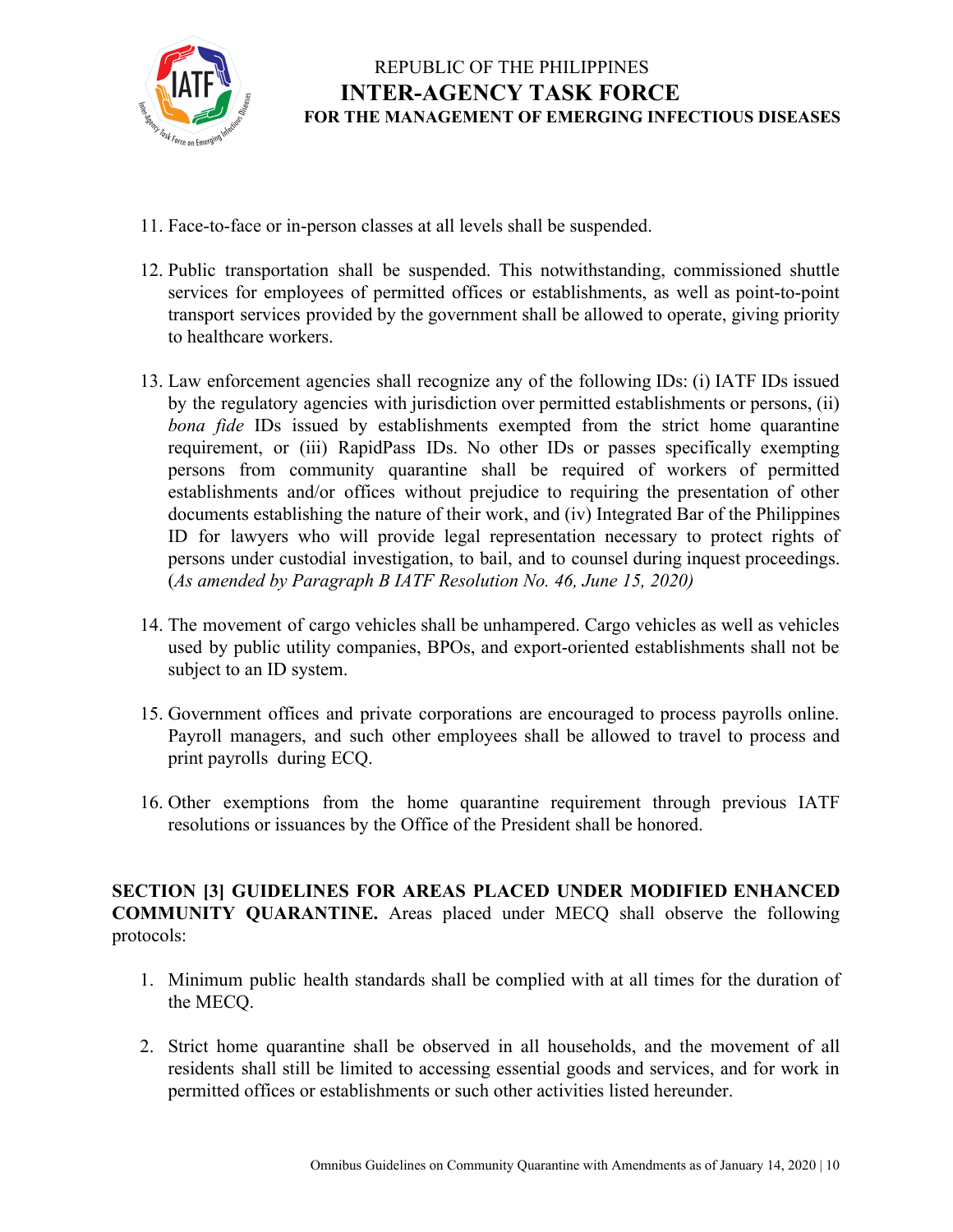

- 3. Any person below fifteen (15) years old, those who are over sixty-five years of age, those with immunodeficiency, comorbidity, or other health risks, and pregnant women, including any person who resides with the aforementioned, shall be required to remain in their residences at all times, except when indispensable under the circumstances for obtaining essential goods and services, or for work in industries and offices or such other activities permitted in this Section. (As amended by Paragraph A of IATF Resolution No. 79, October 15, 2020)
- 4. The following shall be allowed to operate at full operational capacity:
	- a. All establishments, persons, or activities permitted to operate, work, or be undertaken under Section 2(4) of these Guidelines;
	- b. Media establishments, without need of PCOO accreditation;
	- c. BPOs and export-oriented establishments, without need to set up onsite or near-site accommodation arrangements;
	- d. E-commerce companies;
	- e. Other postal and courier services, as well as delivery services for articles or products not mentioned under Section 2 of these Omnibus Guidelines;
	- f. Rental and leasing, other than real estate, such as vehicles and equipment for permitted sectors;
	- g. Employment activities that involve the recruitment and placement for permitted sectors; and
	- h. Housing services activities, such as but not limited to plumbing, roofing, and electrical works.
- 5. The following offices, establishments or individuals conducting or providing the following activities or services are allowed to operate at fifty percent (50%) operational capacity, while encouraging work-from-home and other flexible work arrangements, where applicable:
	- a. Other manufacturing industries classified as beverages, including alcoholic drinks; electrical machinery; wood products and furniture; non-metallic products; textiles and clothing/wearing apparels; tobacco products; paper and paper products; rubber and plastic products; coke and refined petroleum products; other non-metallic mineral products; computers, electronic and optical products; electrical equipment; machinery and equipment; motor vehicles, trailers and semi-trailers; other transport equipment; and others;
	- b. Other real estate activities;
	- c. Administrative and office support such as, but not limited to, providing photocopying and billing services;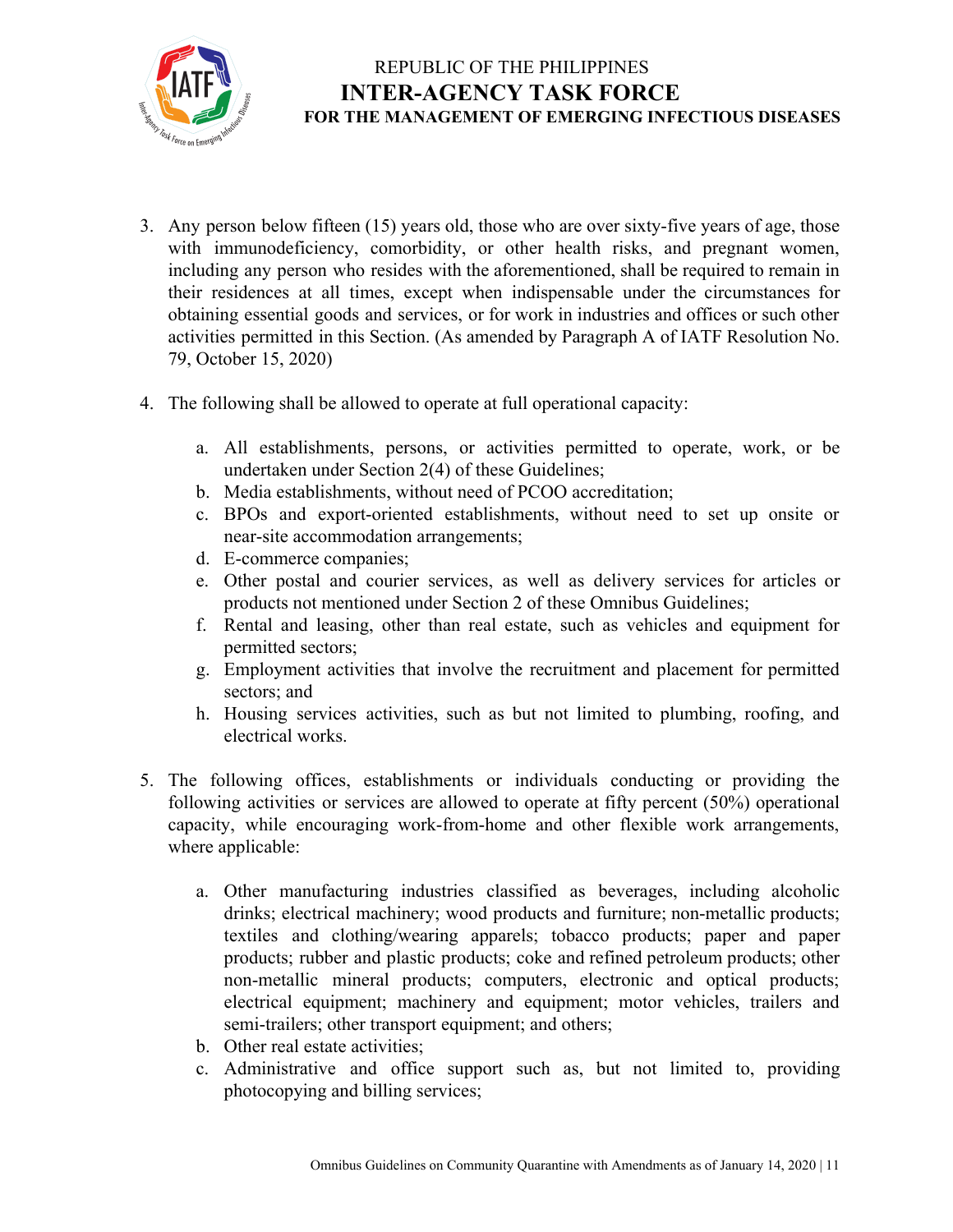

- d. Other financial services not mentioned in Section 2 of these Omnibus Guidelines, such as, money exchange, insurance, reinsurance and non-compulsory pension funding;
- e. Legal and accounting services;
- f. Management consultancy services or activities;
- g. Architectural and engineering activities, including technical testing and analysis;
- h. Science and technology, and research and development;
- i. Recruitment and placement agencies for overseas employment.
- j. Advertising and market research;
- k. Computer programming and information management services;
- l. Publishing and printing services;
- m. Film, music and television production;
- n. Photography, fashion, and industrial, graphic and interior design;
- o. Wholesale and retail trade of vehicles and their parts and components;
- p. Repair and maintenance of vehicles as well as its parts or components, including car wash services;
- q. Malls and commercial centers, subject to the guidelines issued by the DTI;
- r. Dining establishments and restaurants, but for delivery and take-out only;
- s. Hardware stores;
- t. Clothing and accessories;
- u. Bookstore and school and office supplies;
- v. Baby or infant care supplies;
- w. Pet food and pet care supplies;
- x. Information technology, communications and electronic equipment;
- y. Flower, jewelry, novelty, antique and perfume shops; and
- z. Toy stores, *Provided,* that their playgrounds and amusement areas, if any, shall remain closed;
- aa. Firearms and ammunition trading establishments, subject to strict regulation of the PNP-Firearms and Explosives Office; and
- bb. Pastors, priests, rabbi, imams, and other religious ministers insofar as providing home religious services to households. *Provided* that proper protocols shall be observed, such as social distancing, wearing of face masks and the like.
- 6. Agencies and instrumentalities of the government, including GOCCs, as well as LGUs may operate with a skeleton workforce in combination with other alternative work arrangements as approved by the head of agency unless a different operational capacity is required in agencies providing health and emergency frontline services, border control, and other critical services.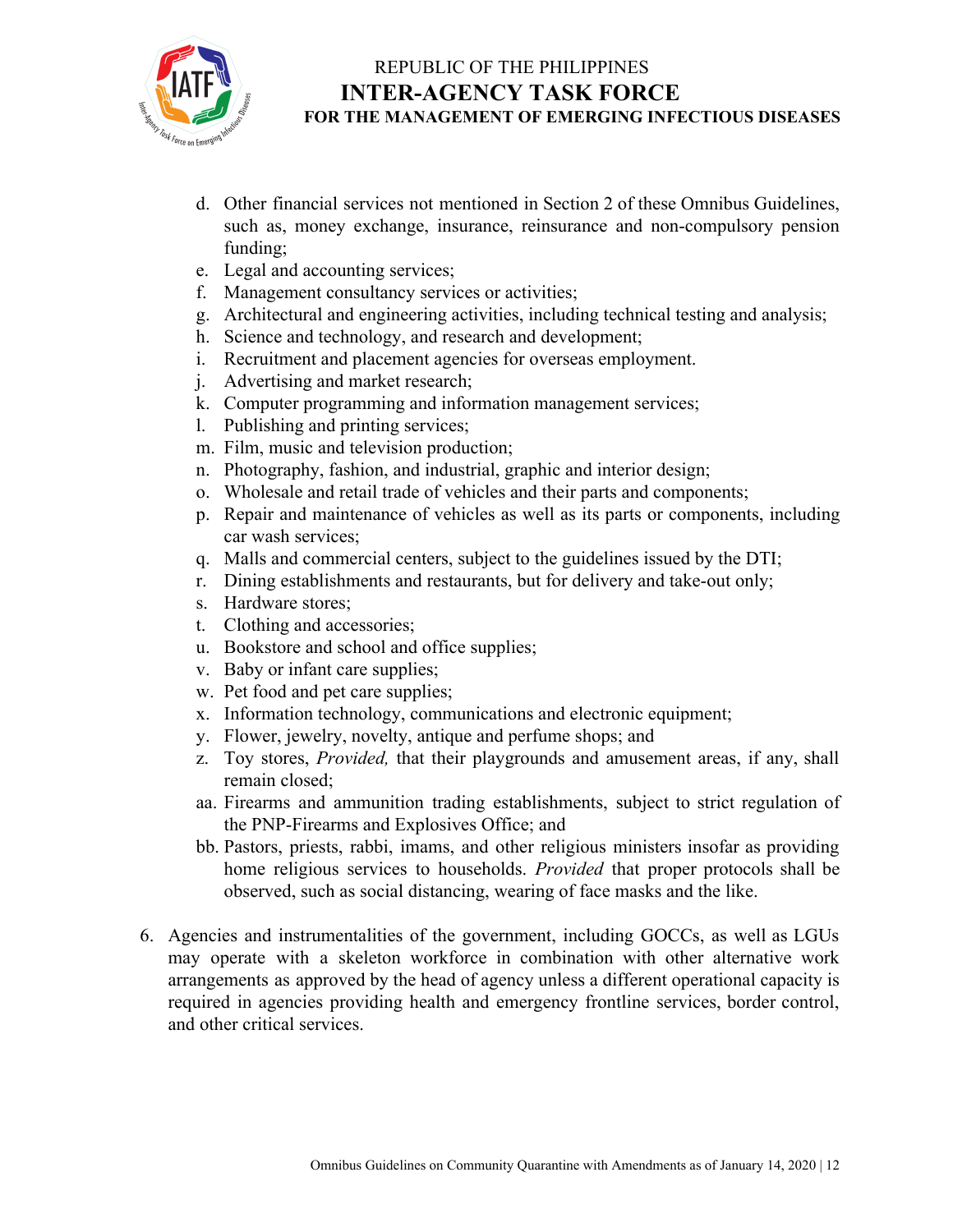

- 7. Accredited diplomatic missions and international organizations shall be advised to operate under a skeleton workforce, without prejudice to alternative work arrangements as the said missions or organizations may deem proper.
- 8. Hotels or accommodation establishments shall not be allowed to operate, except those accommodating the following:
	- a. For guests who have existing booking accommodations for foreigners as of 17 March 2020 for Luzon and 01 May 2020 for other areas;
	- b. Guests who have existing long-term bookings;
	- c. Distressed OFWs and stranded Filipinos or foreign nationals;
	- d. Repatriated OFWs in compliance with approved quarantine protocols;
	- e. Non-OFWs who may be required to undergo mandatory facility-based quarantine; and
	- f. Health care workers and other employees, whether private or public, from exempted establishments under these Omnibus Guidelines and applicable Memoranda from the Executive Secretary.

*Provided* that accommodation establishments may operate only upon the issuance of a Certificate of Authority to operate by the DOT; *Provided further*, that in all of the foregoing, hotel operations shall be limited to the provision of basic accommodation services to guests through an in-house skeleton workforce Ancillary establishments within the premises, such as restaurants, cafés, bars, gyms, spas, and the like, shall not be allowed to operate or to provide room service; *Provided* finally, that accommodation establishments may prepare: (a) packed meals for distribution to guests who opt for the same; and (b) food orders for take-out and delivery only. *(As amended by Paragraph A(2) of IATF Resolution No. 43, June 03, 2020)*

- 9. Mass gatherings such as but not limited to, movie screenings, concerts, sporting events, and other entertainment activities, community assemblies, and non-essential work gatherings shall be prohibited. Gatherings that are for the provision of critical government services and authorized humanitarian activities while adhering to the prescribed minimum health standards shall be allowed. Religious gatherings shall be limited to not more than five (5) persons until otherwise modified through subsequent issuances of the IATF.
- 10. Face-to-face or in-person classes at all levels shall be suspended.
- 11. Public transportation shall be suspended. This notwithstanding, commissioned shuttle services for employees of permitted offices or establishments, as well as point-to-point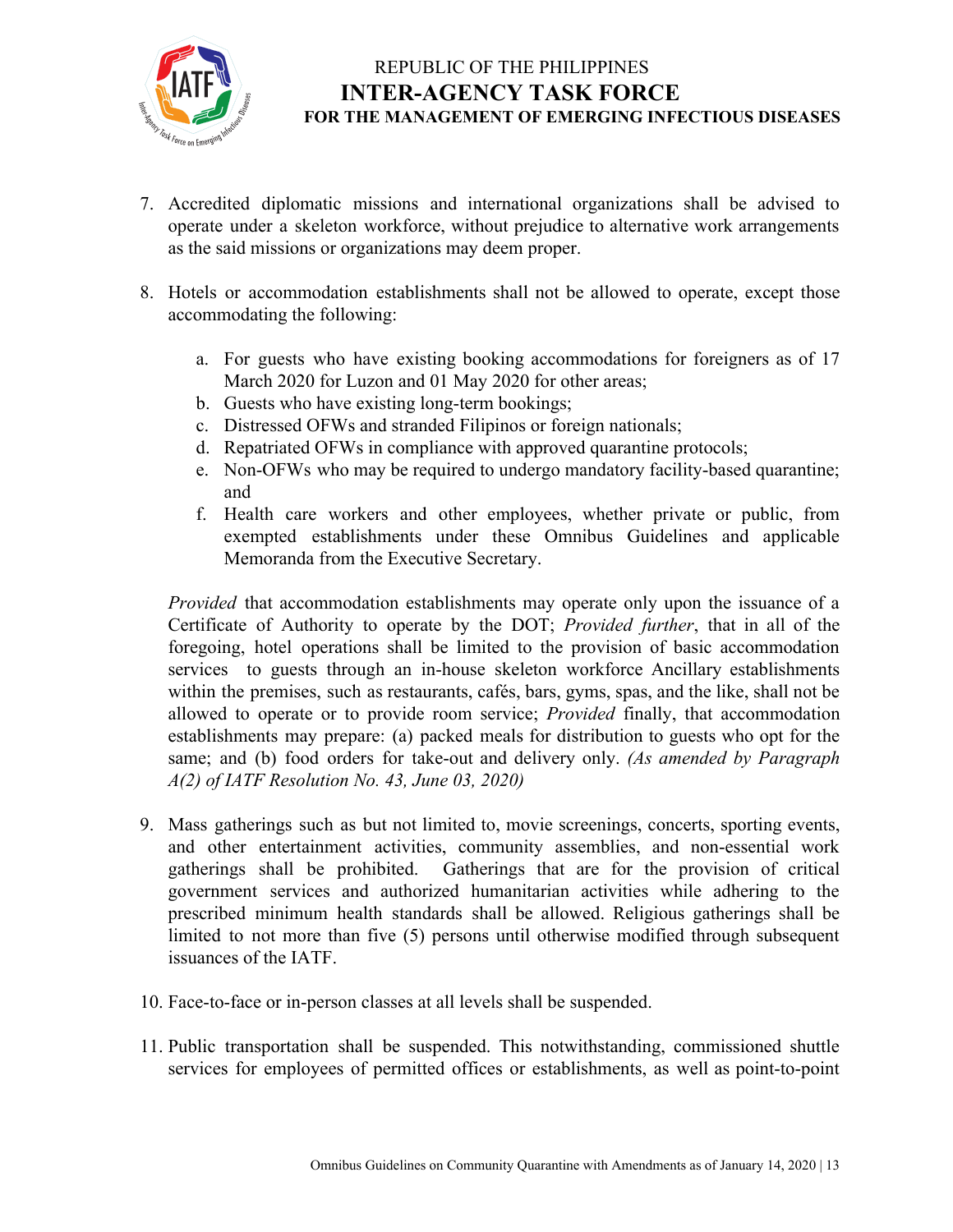

transport services provided by the government shall be allowed to operate, giving priority to healthcare workers.

- 12. Private transportation such as company shuttles and personal vehicles utilized by persons authorized outside their residences are allowed subject to the guidelines provided by DOTr. The use of bikes and other non-motorized transportation is strongly encouraged.
- 13. Limited operations in malls and shopping centers shall be allowed, except for leisure establishments and services which shall continue to be closed. *Provided,* that establishments and services allowed to operate in malls and shopping centers may only operate at a capacity consistent with items (4) and (5) of this Section. *Provided, further*, those below fifteen (15) years old, those who are over sixty-five years of age and those with immunodeficiency, comorbidity, or other health risks, and pregnant women, including any person who resides with the aforementioned, may not enter malls and shopping centers except when indispensable under the circumstances for obtaining essential goods and services or for work in establishments located therein. *Provided, finally*, that such operations must comply with the guidelines of the DTI until otherwise modified through subsequent issuances of the IATF.
- 14. In addition to those allowed and enumerated construction projects under Section 2 of these Guidelines, other essential and priority public and private construction projects shall be allowed, subject to compliance with the DPWH construction safety guidelines: *Provided,* however, that small scale-projects as defined by the DPWH shall not be allowed.
- 15. The following shall not be allowed to operate within an area under MECQ:
	- a. Tourist destinations such as water parks, reservation service and related services;
	- b. Entertainment industries such as cinemas, theaters, and karaoke bars;
	- c. Kid amusement industries such as playroom and kiddy rides;
	- d. Libraries, archives, museums and cultural centers;
	- e. Gyms, fitness studios and sports facilities; and
	- f. Personal care services such as massage parlors, sauna, facial care and waxing.
- 16. The provisions relative to processing of payrolls, the RapidPass system, use of government owned or hired vehicles and identification cards for humanitarian assistance actors and public and private employees in areas under ECQ shall likewise apply in areas under MECQ.
- 17. Individual outdoor exercise such as outdoor walks, jogging, running or biking are allowed within MECQ areas. *Provided,* that the minimum health standards and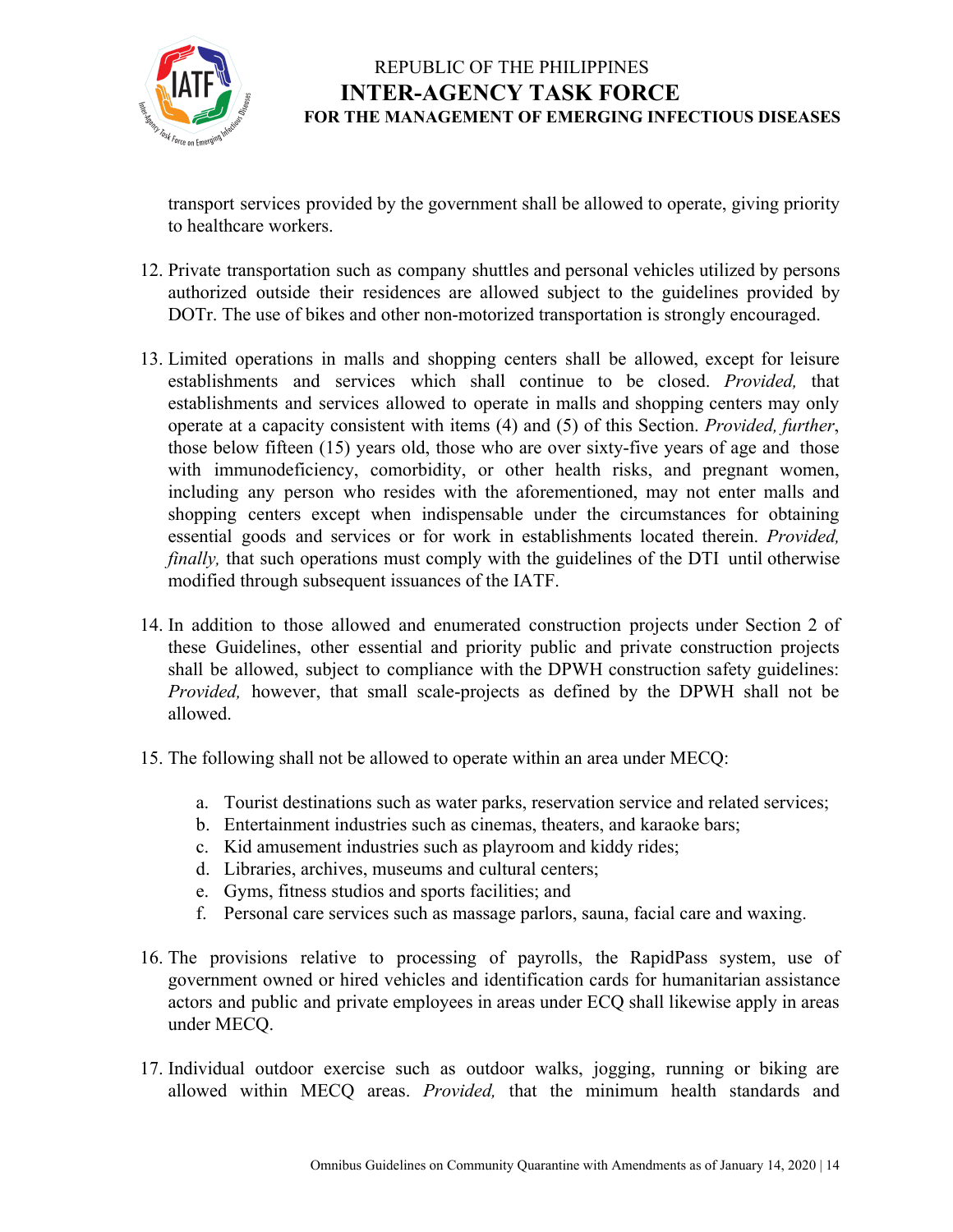

precautions such as the wearing of masks and the maintenance of social distancing protocols are observed.

18. Other exemptions from the ECQ through previous IATF resolutions or issuances by the Office of the President shall also be applied in MECQ.

**SECTION [4] GUIDELINES FOR AREAS UNDER GENERAL COMMUNITY QUARANTINE.** Areas placed under GCQ shall observe the following protocols:

- 1. Minimum public health standards shall be complied with at all times for the duration of the GCQ.
- 2. The movement of all persons in areas placed under GCQ shall be limited to accessing essential goods and services, and for work in the offices or industries permitted to operate hereunder. *Provided*, that movement for leisure purposes shall not be allowed.
- 3. Any person below fifteen (15) years old, those who are sixty-five (65) years old and above, those with immunodeficiency, comorbidity, or other health risks, and pregnant women, including any person who resides with the aforementioned, shall be required to remain in their residences at all times, except when indispensable under the circumstances for obtaining essential goods and services or for work in permitted industries and offices. (As amended by Paragraph A of IATF Resolution No. 79, October 15, 2020)
- 4. Work in all government offices may be at full operational capacity or under such alternative work arrangements as agencies may deem proper in accordance with the relevant rules and regulations issued by the Civil Service Commission (CSC). *Provided that* for offices requiring employees to report physically, commissioned shuttle services as well as point-to-point transport services may be provided.
- 5. Accredited diplomatic missions and international organizations may operate at fifty percent (50%) capacity. Alternative work arrangements such as flexible work arrangements, compressed work week, telework, and telecommuting is strongly encouraged.
- 6. All permitted establishments and activities under Section 2(4) shall be allowed to operate or be undertaken at full operational capacity. In addition, the following sectors or industries shall be allowed to operate at an operational capacity provided herein: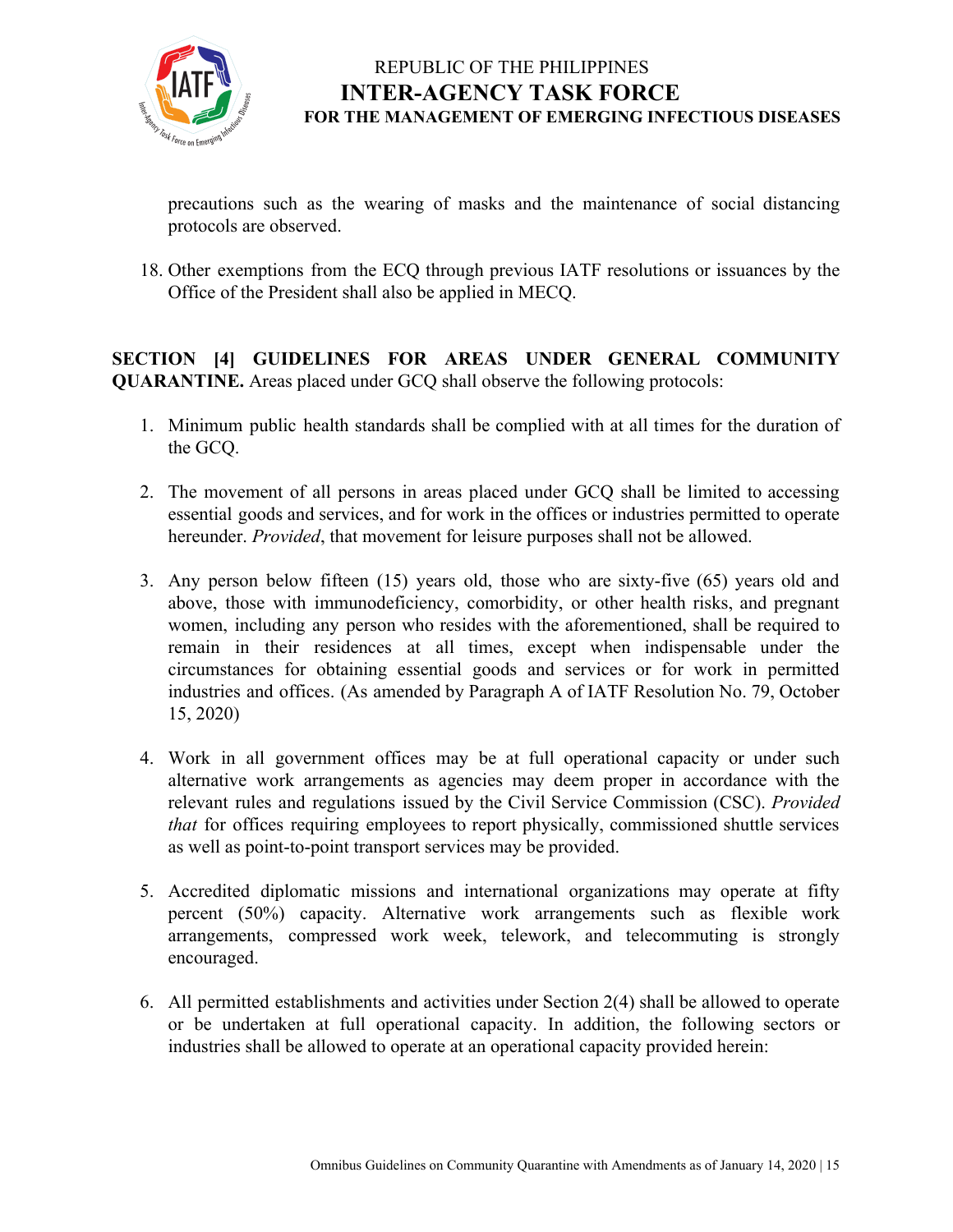

- a. **Category I Industries -** Power, energy, water, and other utilities, agriculture, fishery, and forestry industries, food manufacturing and food supply chain businesses, including food retail establishments such as supermarkets, grocery stores, and food preparation establishments insofar as take-out and delivery services, food delivery services, health-related establishments, the logistics sector, information technology and telecommunication companies, the media, at full operational capacity;
- b. **Category II Industries -** Mining and other manufacturing, and electronic commerce companies, as well as other delivery, repair and maintenance, and housing and office services, at anywhere between fifty percent (50%) up to full operational capacity, and without prejudice to work-from-home and other alternative work arrangements; and
- c. **Category III Industries -** Financial services, legal and accounting, and auditing services, professional, scientific, technical, and other non-leisure services, barbershops and salons and other non-leisure wholesale and retail establishments, from skeleton workforce to fifty percent (50%) operational capacity, and without prejudice to work-from-home and other alternative work arrangements.

The foregoing lists of sectors and industries per category are illustrative. Specific industries under each category are reflected in a separate document issued by the DTI which shall contain the updated guidelines to implement gradual increase of operational and venue capacity including operating hours, without diminution of the current capacities and hours previously allowed. This is without prejudice to the authority of the DTI to recategorize industries as may be found in Paragraphs (6) and (9) herein.(As amended by Paragraph B(2)(c) of IATF Resolution No. 41, May 29, 2020, Paragraph B(1) of IATF Resolution No. 49, June 25, 2020, Paragraph E of IATF Resolution No. 51, July 02, 2020, Paragraph C of IATF Resolution No. 56, July 16, 2020, and by Paragraph A of IATF Resolution No. 79, October 15, 2020)

7. Limited operations in malls and shopping centers shall be allowed, except for leisure establishments and services which shall continue to be closed. *Provided,* that establishments and services allowed to operate in malls and shopping centers may only operate at a capacity consistent with Section 2(4) of these Omnibus Guidelines. *Provided, further*, those below fifteen (15) years old, those who are over sixty-five years of age and those with immunodeficiency, comorbidity, or other health risks, and pregnant women, including any person who resides with the aforementioned, may not enter malls and shopping centers except when indispensable under the circumstances for obtaining essential goods and services or for work in establishments located therein until otherwise modified through subsequent issuances of the IATF. *Provided, finally,* that operations of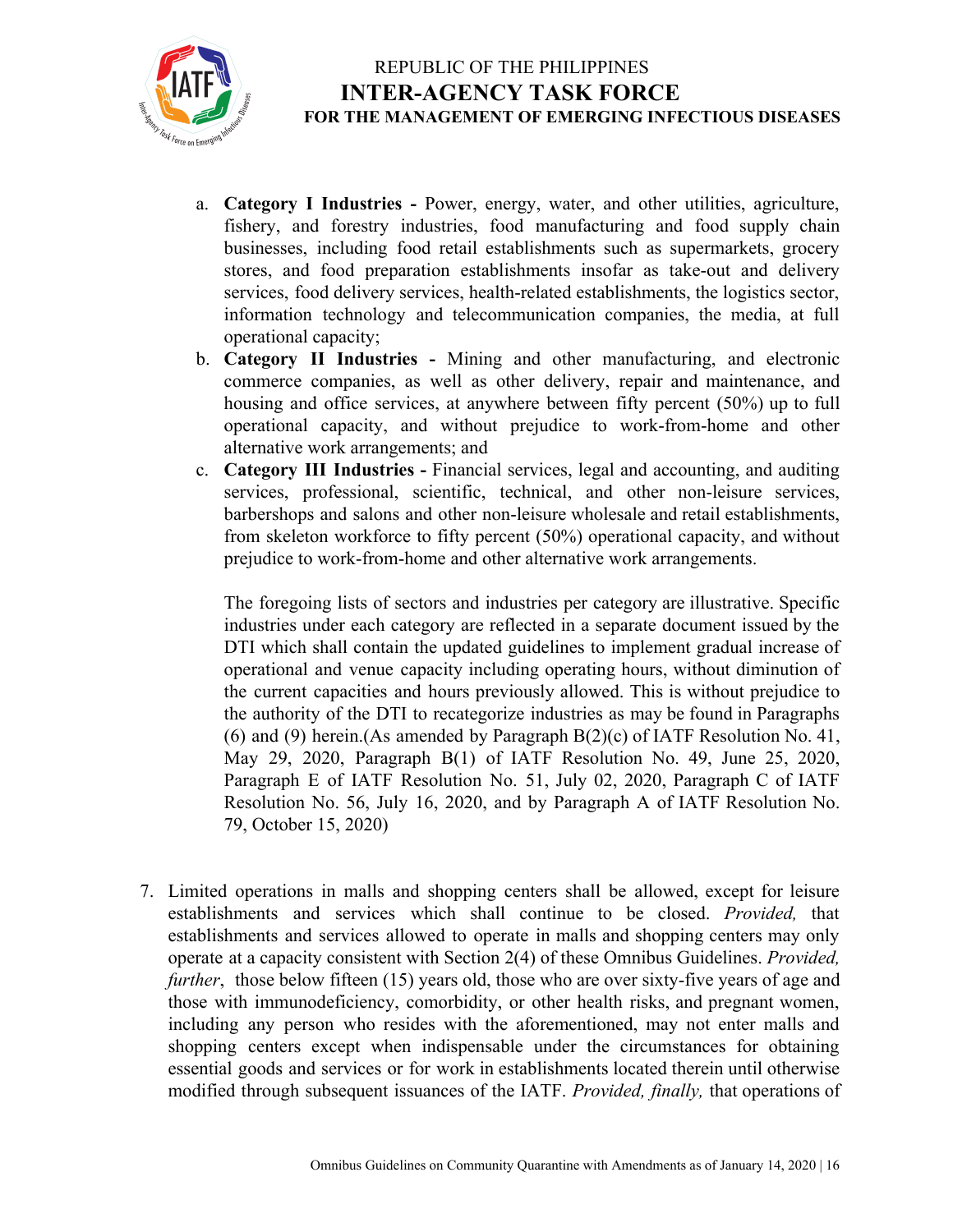

malls and shopping centers are subject to the guidelines of the DTI. (As amended by Paragraph A of IATF Resolution No. 79, October 15, 2020)

- 8. All public and private construction projects shall be allowed, but with strict compliance to the construction safety guidelines issued by the DPWH for the implementation of infrastructure projects during the COVID-19 pandemic.
- 9. Amusement, gaming, and fitness establishments, as well as those in the kids and the tourism industries, and all **Category IV** industries may not operate. Industries in **Category IV** are reflected in the DTI issuance mentioned above. The DTI, in consultation with the Department of Finance, Department of the Interior and Local Government, and the Department of Tourism is hereby authorized to gradually recategorize industries from Category IV to Category III as may be deemed necessary. The resumption of, or gradual increase in operating capacity, and continued operations of Category III industries shall be subject to their proprietors' compliance with the proper health protocols set by the DTI. Further, their compliance shall be assessed through a post-audit mechanism which shall be led by the DTI, DOH, LGU Health Office and/or other deputized organizations. (As amended by Paragraph C of IATF Resolution No. 56, July 16, 2020)
- 10. No hotels or accommodation establishments shall be allowed to operate, except those accommodating the following:
	- a. For guests who have existing booking accommodations for foreigners as of 17 March 2020 for Luzon and 01 May 2020 for other areas;
	- b. Guests who have existing long-term bookings;
	- c. Distressed OFWs and stranded Filipinos or foreign nationals;
	- d. Repatriated OFWs in compliance with approved quarantine protocols;
	- e. Non-OFWs who may be required to undergo mandatory facility-based quarantine; and
	- f. Healthcare workers and other employees from exempted establishments under these Omnibus Guidelines and applicable Memoranda from the Executive Secretary.
	- g. Markets of specialized programs of the Department of Tourism

Provided that accommodation establishments may operate only upon the issuance of a Certificate of Authority to operate by the DOT; The operation of hotels and the ancillary establishments within the premises, such as restaurants, cafes, gyms, spas, and the like, shall be governed by these Omnibus Guidelines and other issuances of the relevant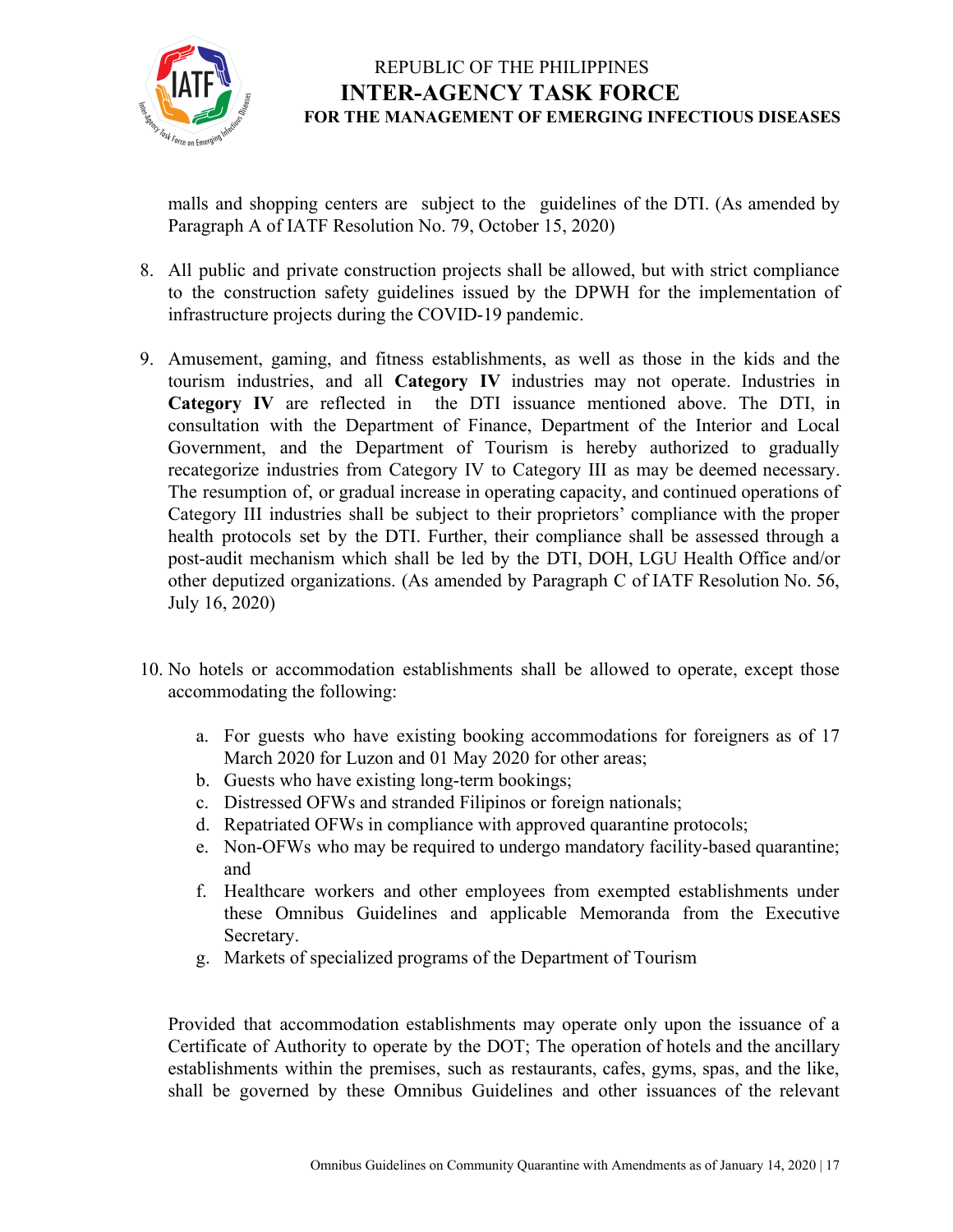

national agencies.(As amended by Paragraph A(2) of IATF Resolution No. 43, June 03, 2020, Paragraph D of IATF Resolution No. 48, June 22, 2020, Paragraph B(2) of IATF Resolution No. 49, June 25, 2020, C(3) of IATF Resolution No. 70, September 10, 2020, and further amended by Paragraph A of IATF Resolution No. 79, October 15, 2020)

- 11. Face-to-face or in-person classes shall be suspended. For Academic Year 2020-2021, the following shall be observed for the conduct of classes:
	- a. For basic education, the Basic Education Learning Continuity Plan of the Department of Education (DepEd) shall be adopted, as follows:
		- i. Opening of classes for the basic education shall be on 24 August 2020 and shall end on 30 April 2021;
		- ii. Opening of private schools will be allowed within the period provided by law. *Provided,* that school learning continuity plan shall be submitted; no face-to-face classes will be allowed earlier than 24 August 2020; and, from 24 August, face-to-face learning shall only be allowed when the local risk severity grading permits, and subject to compliance with minimum public health standards;
		- iii. Adoption of various learning delivery options such as but not limited to face-to-face, blended learnings, distance learnings, and homeschooling and other modes of delivery shall be implemented depending on the local COVID Risk Severity Classification and compliance with minimum public health standards; and
		- iv. Conduct of curricular and co-curricular activities involving gatherings such as science fairs, showcase of portfolios, trade fairs, school sports, campus journalism, festival of talents, job fairs, and other similar activities is cancelled, except those conducted online.
	- b. For higher education, the recommendations of the Commission on Higher Education (CHED) for higher education institutions (HEIs) shall be adopted, as follows:
		- i. The rolling opening of classes will be based on education delivery mode, compliance with minimum health standards and the situation on the ground:
			- 1. HEIs using full online education can open anytime;
			- 2. HEIs using flexible learning can open anytime in August 2020;
			- 3. HEIs using significant face-to-face or in-person mode can open not earlier than 01 September 2020;
			- 4. No face-to-face or in-person classes until 31 August 2020.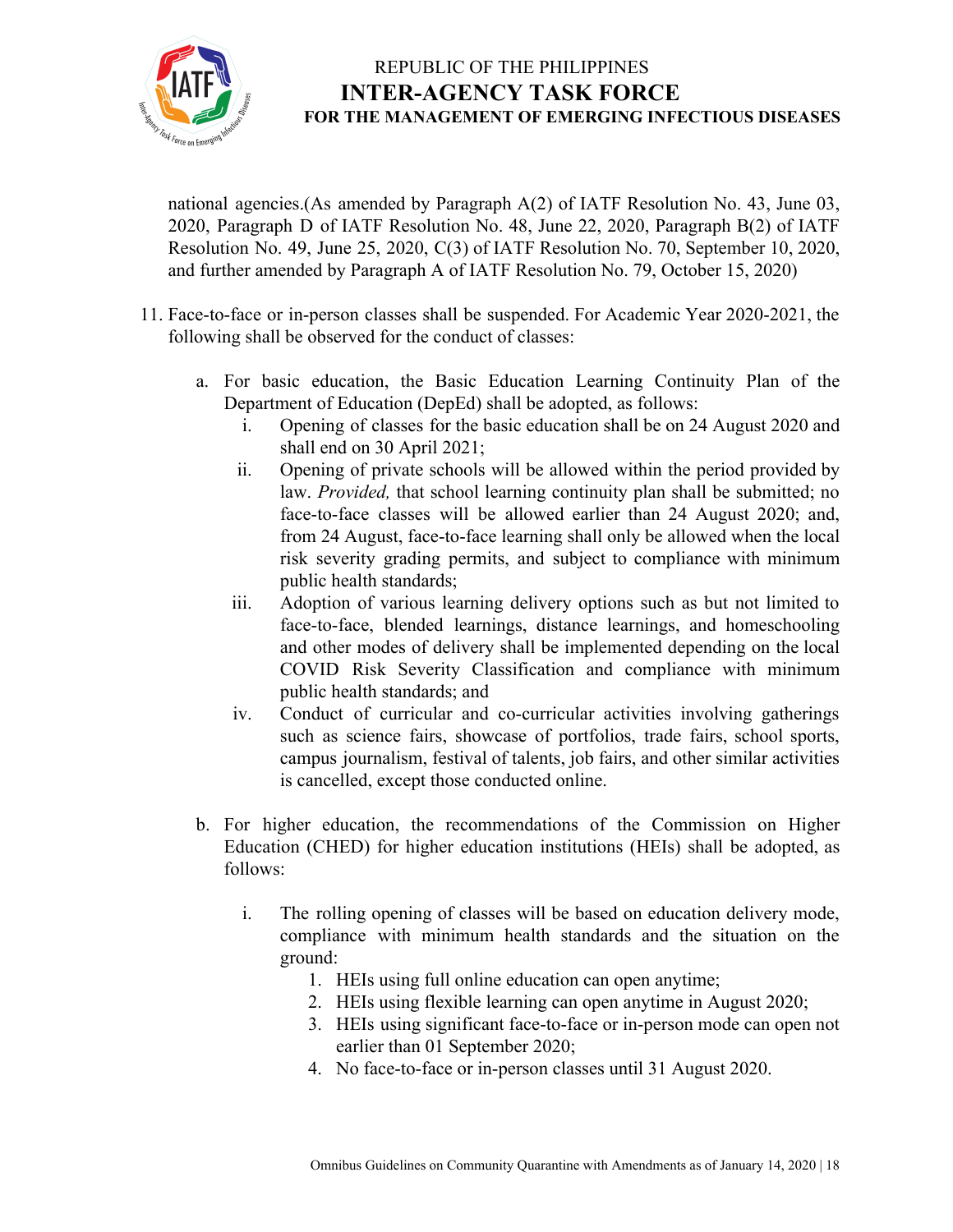

- ii. Private HEIs are encouraged to change their academic calendar and open in August 2020.
- c. For technical vocational education and training (TVET) of the Technical Educational and Skills Development Authority (TESDA), the following trainings and assessments may be conducted or provided by Technical Vocational Institutions (TVIs) and TESDA Technology Institutions (TTIs) subject to compliance with TESDA Guidelines and minimum public health standards.
	- i. Full online/E-learning trainings;
	- ii. All training programs related to agriculture/fishery qualifications for food production and processing, domestic work, and other TVET qualifications as may be allowed by the DTI;
	- iii. Distance Learning for TVET programs;
	- iv. E-learning component of Blended Learning for TVET programs
	- v. Dual Training System, Enterprise-Based Training, and In-Plant Training in establishments allowed to operate under GCQ, and
	- vi. Virtual Assessment and Portfolio Assessment through electronic means for certain TVET qualifications.
	- vii. Face-to-face competency assessment for domestic work, caregiver and housekeeping qualifications, ship's catering, and such other TVET qualifications as may be allowed by DTI up to 50% assessment site capacity, provided there is strict compliance with minimum public health standards, TESDA Guidelines and consultation with local government units. (*As amended by Paragraph C of IATF Resolution No. 47, June 19, 2020, and Paragraph B of IATF Resolution No. 78, October 08, 2020.)*
- 12. Mass gatherings such as but not limited to, movie screenings, concerts, sporting events, and other entertainment activities, community assemblies, and non-essential work gatherings shall be prohibited. Gatherings that are for the provision of critical government services and authorized humanitarian activities while adhering to the prescribed minimum health standards shall be allowed. Religious gatherings in areas under General Community Quarantine shall be allowed up to thirty percent (30%) of the seating capacity. *Provided that,* religious gathering shall be limited to the conduct of religious worship and/or service; *Provided further,* that there is no objection from the local government unit where the religious gathering may take place. The religious denominations should strictly observe their submitted protocols and the minimum public health standards, particularly the social distancing measures and non-pharmaceutical interventions such as the obligatory wearing of face masks and immediate availability of hand hygiene necessities in the premises. (As amended by Paragraph B of IATF Resolution No. 80, October 22, 2020)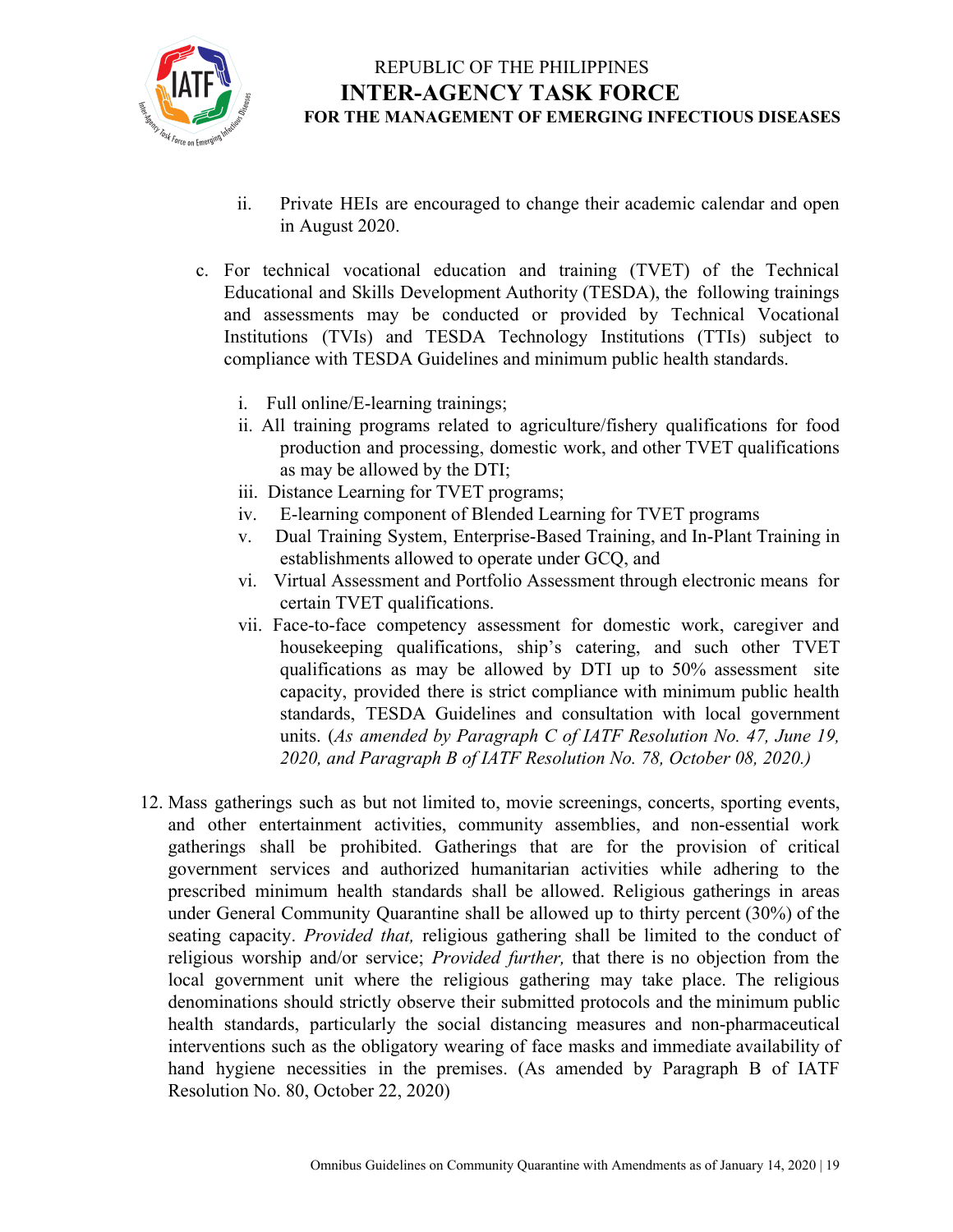

- 13. Outdoor non-contact sports and other forms of exercise such as but not limited to walking, jogging, running, biking, golf, swimming, tennis, badminton, equestrian, range shooting, diving, and skateboarding are allowed. Provided, that the minimum public health standards such as the wearing of masks and the maintenance of social distancing protocols, and no sharing of equipment where applicable, are observed. Provided, further, that operations of the relevant clubhouses or similar establishments, if any, shall be limited to basic operations and restaurants and cafés therein are hereby allowed to operate at thirty percent (30%) venue capacity provided that it allows for social distancing protocols and that such establishments are compliant with the proper protocols prescribed by the DTI. In this regard, the operation of these dine-in establishments is hereby allowed up to 9:00 PM. For this purpose, the prohibition in Section 4(3) does not apply. Spectators in all non-contact sports and exercises shall be prohibited.(As amended by Paragraph A(3)(a) of IATF Resolution No. 43, June 03, 2020 and further amended by Paragraph D of IATF Resolution No. 48, June 22, 2020, Paragraph B(3) of IATF Resolution No. 49, June 25, 2020, and Paragraph B of IATF Resolution No. 56, July 16, 2020.)
- 14. The road, rail, maritime, and aviation sectors of public transportation shall be allowed to operate at such capacity and protocols in accordance with guidelines issued by the DOTr. (*As amended by Paragraph D(7)(a) IATF Resolution No. 94, January 14, 2021)*
- 15. Visits to open-air memorial parks and cemeteries shall be limited to not more than ten (10) persons per group. The number of groups allowed at any given time shall be left to the discretion of the management of such memorial parks and cemeteries taking into consideration minimum public health standards and social distancing. (*As introduced by IATF Resolution No. 49, June 25, 2020*)

#### **SECTION [5] GUIDELINES FOR AREAS PLACED UNDER MODIFIED GENERAL COMMUNITY QUARANTINE.** Areas placed under MGCQ shall observe the following protocols:

- 1. Minimum public health standards shall be complied with at all times for the duration of the MGCQ.
- 2. The movement of all persons in areas placed under MGCQ shall be limited to accessing essential goods and services, for work in the offices or industries permitted to operate hereunder, and for other activities permitted under this Section. *(As amended by Paragraph A(4)(a) of IATF Resolution No. 43, June 03, 2020)*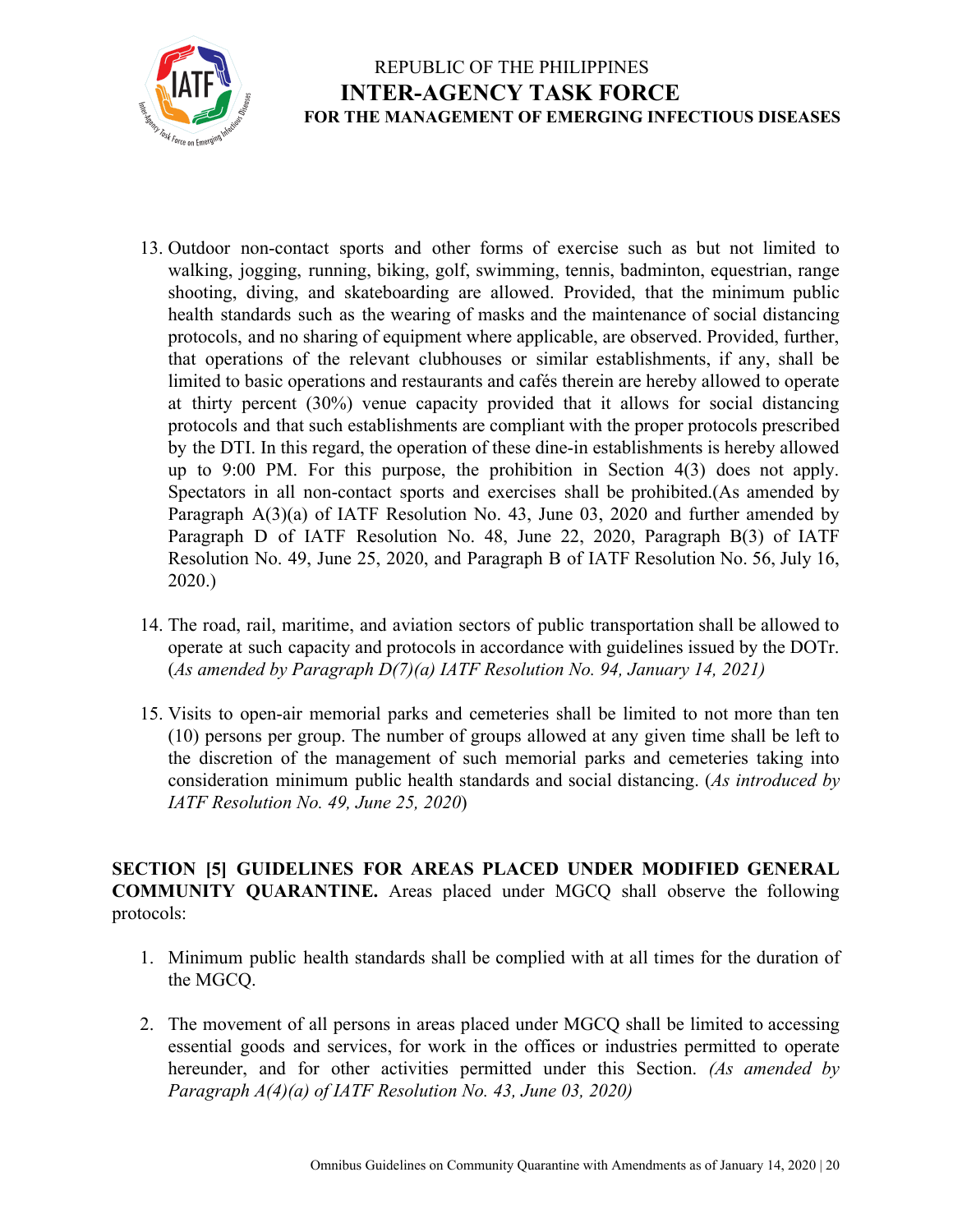

- 3. Any person below fifteen (15) years old, those who are over sixty-five (65) years of age and above, those with immunodeficiency, comorbidity, or other health risks, and pregnant women shall be required to remain in their residences at all times; Provided that all activities and movements allowed under other Sections of these Guidelines for the foregoing persons shall continue to be permitted under MGCQ. The aforementioned age restrictions for travellers for tourism purposes may be relaxed upon the determination of local government units, and subject to prior consultation with the DOT, DOH, and DILG and the development of specific guidelines for this purpose. *(*As amended by Paragraph A(4)(b) of IATF Resolution No. 43, June 03, 2020, Paragraph A of IATF Resolution No. 79, October 15, 2020, and Paragraph B(8) of IATF Resolution No. 84, November 19, 2020)
- 4. Indoor and outdoor non-contact sports and other forms of exercise such as but not limited to walking, jogging, running, biking, golf, swimming, tennis, badminton, equestrian, range shooting, and skateboarding are allowed. *Provided,* that the minimum public health standards such as the wearing of masks and the maintenance of social distancing protocols, and no sharing of equipment where applicable, are observed. For this purpose, the prohibition in Section 5(3) does not apply. Spectators in all non-contact sports and exercises shall be prohibited. *(As amended by Paragraph A(4)(c) of IATF Resolution No. 43, June 03, 2020, and Paragraph B of IATF Resolution No. 56, July 16, 2020)*
- 5. Mass gatherings such as but not limited to, movie screenings, concerts, sporting events, and other entertainment activities, religious services, and work conferences shall be allowed provided that participants shall be limited to fifty percent (50%) of the seating or venue capacity. *(As amended by Paragraph A(4)(d) of IATF Resolution No. 43, June 03, 2020)*
- 6. Limited face-to-face or in-person classes may be conducted in HEIs provided there is strict compliance with minimum public health standards, consultation with local government units, and compliance with guidelines set by CHED.

Face-to-face TVET training and competency assessment may be conducted at up to 50% training and assessment site capacity, provided there is strict compliance with minimum public health standards, TESDA Guidelines and consultation with local government units.

For K-12 Basic Education, the Basic Education Learning Continuity Plan of the DepEd shall be adopted.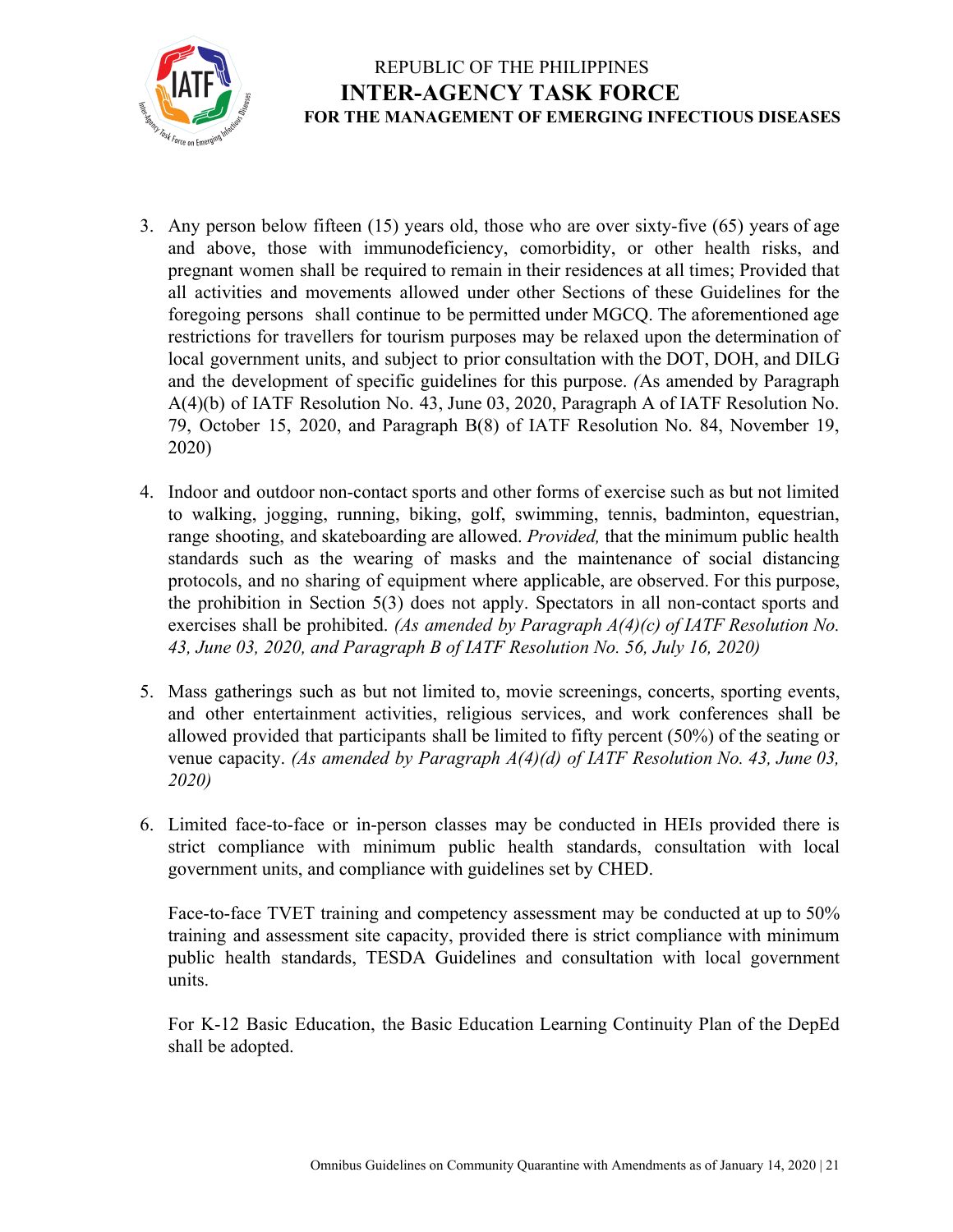

For this purpose, the prohibition in Section 5(3) does not apply. *(As amended by Paragraph A(4)(e) of IATF Resolution No. 43, June 03, 2020 and amended by Paragraph C of IATF Resolution No. 47, June 19, 2020))*

- 7. Work in all public and private offices may be allowed to resume physical reporting to work at full operating capacity, with alternative work arrangements for persons who are sixty (60) years old and above, those with immunodeficiency, comorbidity, or other health risks, and pregnant women.
- 8. The road, rail, maritime, and aviation sectors of public transportation shall be allowed to operate at such capacity and following the protocols as provided for by the DOTr. (*As amended by Paragraph D(7)(b) IATF Resolution No. 94, January 14, 2021)*
- 9. Private transportation shall be allowed subject to the guidelines provided by DOTr.
- 10. All public and private construction projects shall be allowed subject to strict compliance with the construction safety guidelines issued by the DPWH for the implementation of infrastructure projects during the COVID-19 pandemic.
- 11. Except as otherwise provided below, all permitted establishments and activities under Categories I, II and III of Section 4(6) and those in previous Sections of these Omnibus Guidelines shall be allowed to operate or be undertaken at full operational capacity:
	- a. Barber shops, salons, and other personal care service establishments, at a maximum of fifty percent (50%) of venue capacity;
	- b. Dine-in restaurants, fast food and food retail establishments, including those in supermarkets, grocery stores, and food preparation establishments, at a maximum of fifty percent (50%) of seating capacity
	- *c.* Category IV and all other establishments not permitted to operate under previous Sections of these Guidelines, at a maximum of fifty percent (50%) operational capacity. However, for hotels and other accommodation establishments, only those accredited as provided by law and relevant DOT and DILG issuances may operate, and only upon issuance of a Certificate of Authority to operate by the DOT, which shall also determine the allowable operational capacity. For this purpose, DOT and DILG shall work with LGUs to ensure compliance of accommodation establishments. Notwithstanding the foregoing, the DTI is hereby authorized to issue a negative list of industries which shall remain prohibited even in areas under MGCQ. Establishments in the negative list shall not be allowed to operate in any form of community quarantine. *(As amended by Paragraph A(4)(f) of IATF Resolution No. 43, June 03, 2020, and Paragraph D of IATF Resolution*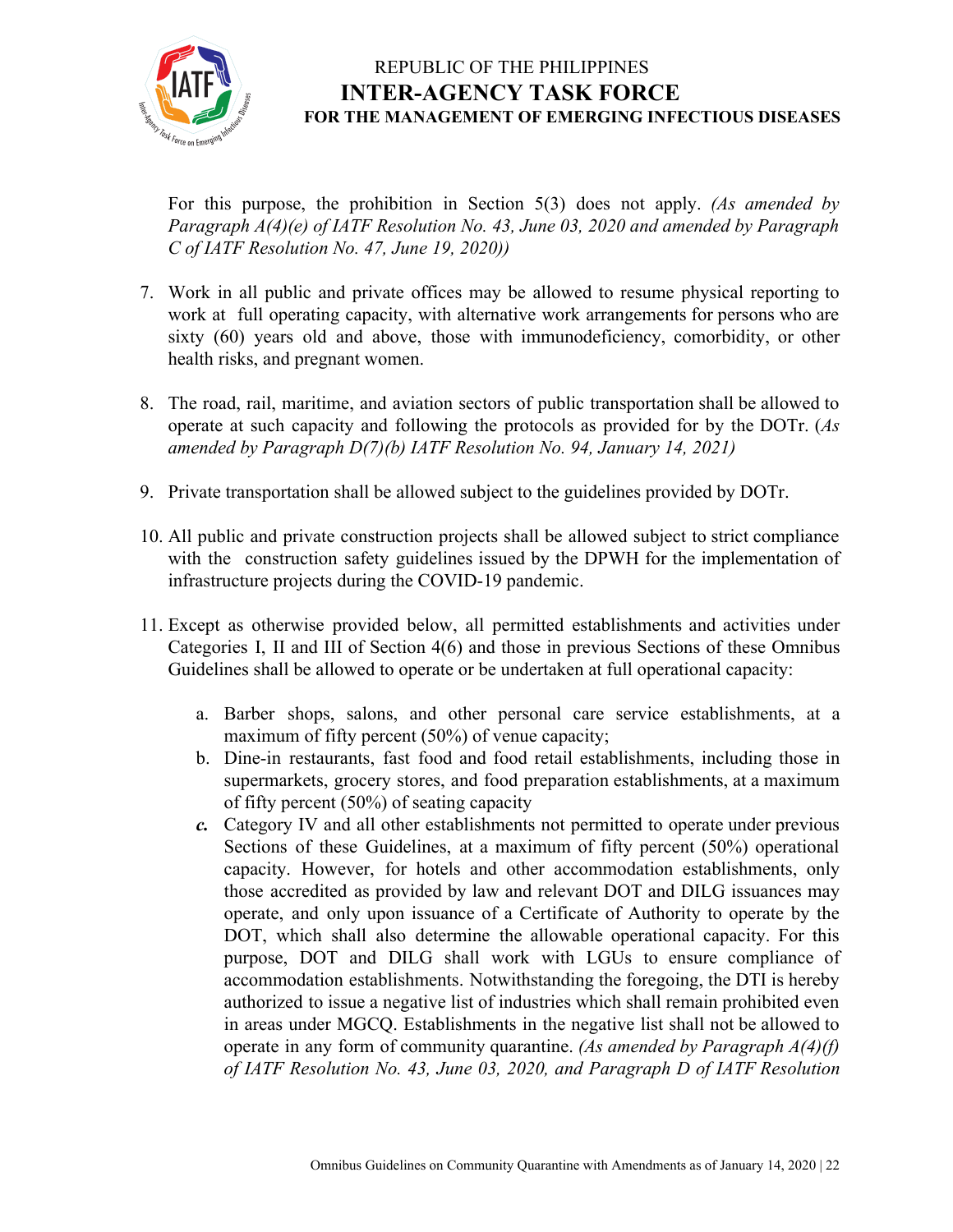

*No. 56, July 16, 2020,* and by Paragraph A of IATF Resolution No. 79, October 15, 2020)

12. Work in government offices may be at full operational capacity, or under such alternative work arrangements as agencies may deem appropriate in accordance with the relevant rules and regulations issued by the CSC.

13. Accredited diplomatic missions and international organizations may resume full operations.

**SECTION [6] POST-COMMUNITY QUARANTINE SCENARIO.** Areas where no community quarantine is in place can be considered as being under the New Normal.

#### **SECTION [7] GUIDELINES FOR INTERZONAL AND INTRAZONAL MOVEMENT.**

1. The movement of all types of cargoes by land, air, or sea within and across areas placed under any form of community quarantine shall be unhampered. Workers in the logistics sector, such as cargo, trucking, courier delivery and port operations shall likewise be allowed to transit across areas placed under any form of community quarantine. All LGUs are directed to strictly abide by this national policy. *Provided,* that only a maximum of five (5) personnel may operate cargo and delivery vehicles by land, with or without load.

LGUs and local health units (LHUs) are hereby enjoined not to issue orders contrary to or inconsistent with said directive, such as, but not limited to, requiring asymptomatic drivers and crew of cargo or service delivery vehicles to undergo mandatory fourteen (14)-day home quarantine. *Provided, further,* that strict social distancing measures must be observed, which may include, if necessary, the putting up of additional safe and humane seats or space in the vehicles. *Provided, finally*, that the PNP retains its authority to conduct inspection procedures in checkpoints for the purpose of ensuring that protocols on strict home quarantine are observed.

2. (a) The movement of the following authorized persons outside their residences (APOR) within and across areas placed under any form of community quarantine shall be permitted: (1) health and emergency frontline services personnel, (2) government officials and government frontline personnel, (3) duly-authorized humanitarian assistance actors (HAAs), (4) persons traveling for medical or humanitarian reasons, (5) persons going to the airport for travel abroad, (6) anyone crossing zones for work or business permitted in the zone of destination, and going back home. The following persons shall also be considered as APOR: (a) returning or repatriated OFWs and other Overseas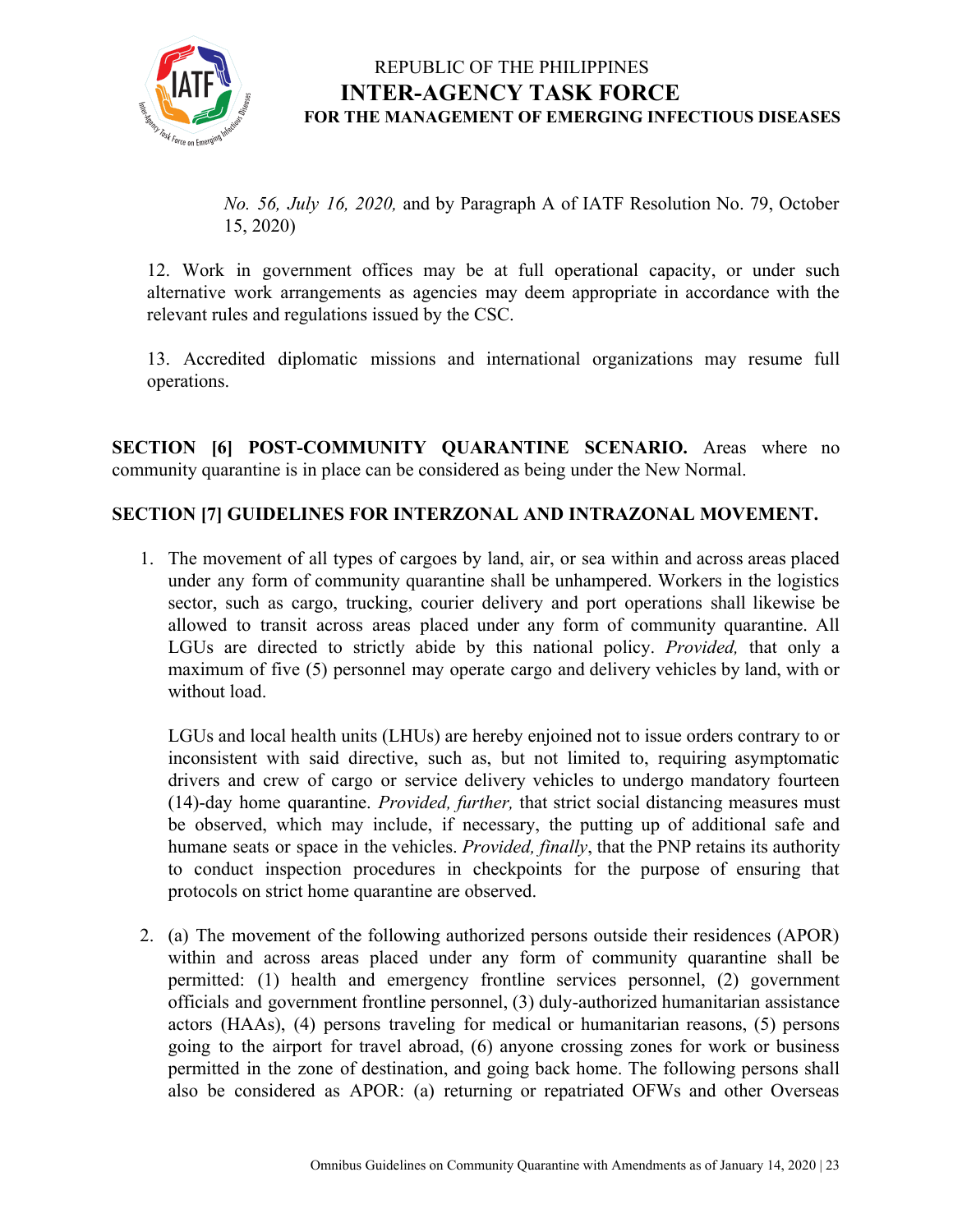

Filipinos (OFs) returning to their places of residence, and (b) other persons transported through the efforts of the national government upon observance of the necessary quarantine protocols and with the concurrence of the receiving LGUs. The Philippine National Police shall be authorized to promulgate and regularly update the list of APORs. Authorized shuttle services shall be allowed to travel within and across areas placed under any form of community quarantine, with priority given to persons rendering health and emergency frontline services. (As amended by Paragraph A of IATF Resolution No. 79, October 15, 2020).

(b) Land, air or sea travel by uniformed personnel, government officials and employees for official business with the corresponding travel authority, and authorized HAAs, especially those transporting medical supplies and laboratory specimens related to COVID-19, and other relief and humanitarian assistance, shall be allowed.

(c) OFWs, students enrolled abroad and participants accepted in exchange visitor programs, permanent residents of foreign jurisdictions, and foreign nationals, may leave for abroad through any of the airports or seaports in the country;

(d) Outbound travel of Filipinos, regardless of purpose, may be allowed subject to compliance with the following requirements:

- i. For those travelling on tourist or short-term/ visitor visas, submission of confirmed round-trip tickets and adequate travel and health insurance to cover travel disruptions and hospitalization in case of COVID-19 infections during their allowable period of stay abroad;
- ii. Execution of a Bureau of Immigration Declaration acknowledging the risks involved in travelling, including risk of delay in their return trip, to be provided at the check-in counters by the airlines;
- iii. Whenever required by the country of destination or the airline, a negative COVID-19 test taken in accordance with the health and safety protocols of such destination country or airline; and
- iv. Upon return, they shall follow the Guidelines of the National Task Force (NTF) for Returning Overseas Filipinos;

The foregoing provisions shall not be interpreted to allow outbound travel by Filipinos to countries where travel restrictions are in place; and finally, this is without prejudice to the exercise of the mandate of the Bureau of Immigration prior to departure. (As amended by Paragraph A of IATF Resolution No. 79, October 15, 2020 and Paragraph A(2) of IATF Resolution No. 80, October 22, 2020)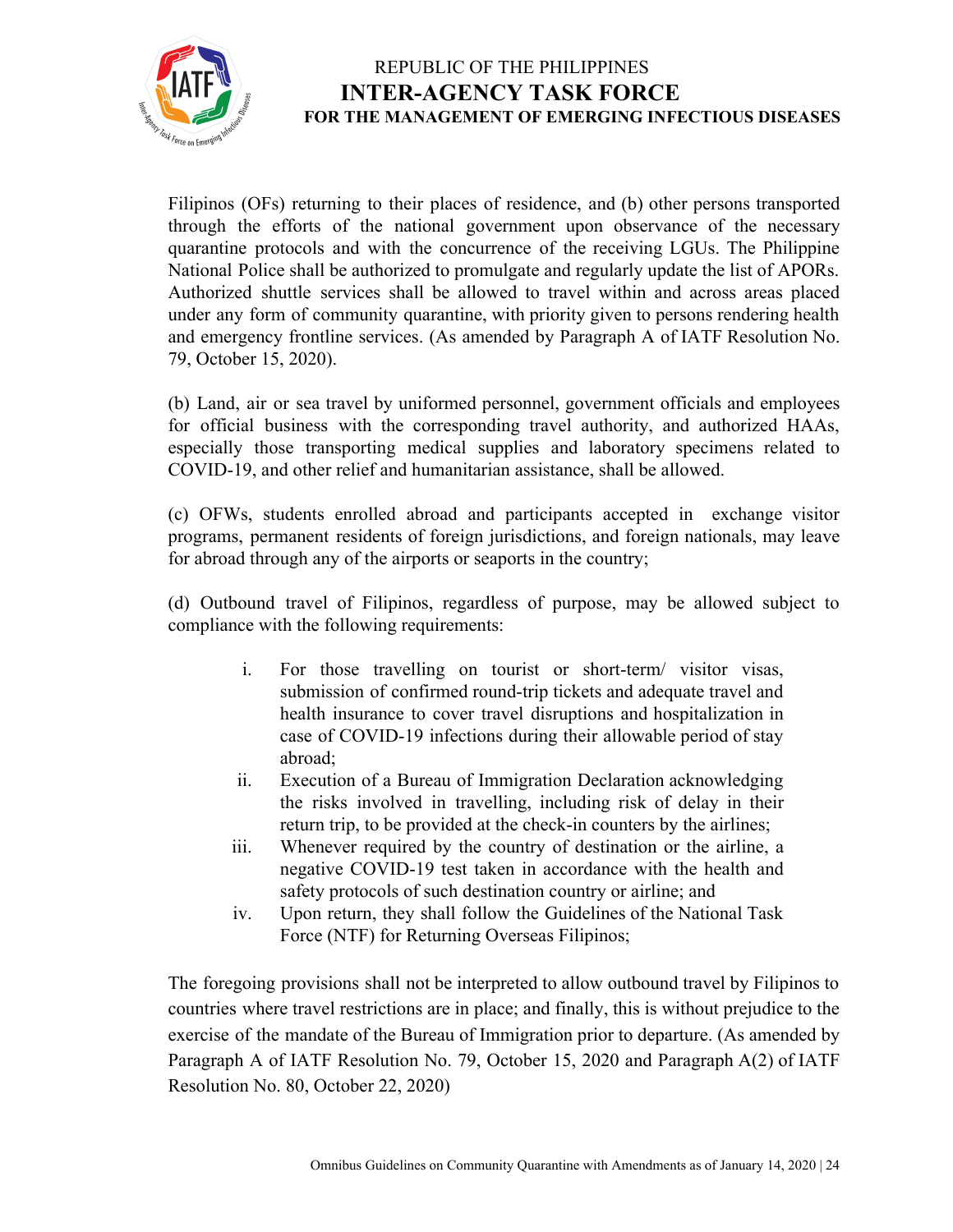

(e) OFWs whether land-based or sea-based shall be allowed to be deployed abroad upon the execution of a *Declaration* signifying their knowledge and understanding of the risks involved as advised by the Philippine Government. For this purpose, recruitment and placement agencies shall likewise be allowed to operate in areas under MECQ, GCQ or MGCQ, subject to the observance of minimum health standards. *Further,* government offices and agencies involved in the processing of their deployment are hereby directed to establish "Green Lanes" to enable their prompt processing and deployment. *Further still,* to facilitate the ease of deployment, the OFWs and employees of these recruitment and placement agencies shall be allowed unhampered transit to and from appropriate government offices during MECQ, GCQ or MGCQ for the processing of their requirements and facilities such as airports, ferries, bus terminals, etc., notwithstanding any Local Government Unit pronouncement to the contrary. The said free access shall extend to the vehicles carrying the aforementioned individuals in order for them to reach their final destination. No fee or any other requirement shall be imposed by LGUs in this regard.

(f) Repatriated OFWs or returning non-OFWs who have been issued a DOH or LGU certificate of completion of fourteen (14)-day facility-based quarantine, those who may be required to undergo a mandatory fourteen (14)-day home quarantine, or those who are issued with travel authority upon testing negative for COVID-19 whichever is earlier, shall be granted unhampered transit across zones *en route* to their final destination in the Philippines. For this purpose, LGUs are enjoined to allow maritime vessels or aircraft transporting the aforementioned OFWs and non-OFWs to dock or land at their ports of destination. No other requirement shall be imposed by LGUs in this regard.

- 3. The interzonal movement of persons not authorized outside of residences (non-APOR) between areas placed under GCQ and MGCQ for any purpose shall be permitted subject to the reasonable regulations imposed by the LGU concerned, if any, and which should be submitted to the DILG or in the case of Boracay Island, subject to those imposed by the Boracay Inter-Agency Task Force (BIATF). (As amended by Paragraph A of IATF Resolution No. 79, October 15, 2020)
- 4. The intrazonal movement of non-APORs for any purpose across areas placed under GCQ or MGCQ shall be permitted subject to the reasonable regulations imposed by the LGU concerned, if any, and which should be submitted to the DILG, or in the case of Boracay Island, subject to those imposed by the Boracay Inter-Agency Task Force (BIATF). (As amended by Paragraph A(5) of IATF Resolution No. 43, June 03, 2020, and by Paragraph A of IATF Resolution No. 79, October 15, 2020)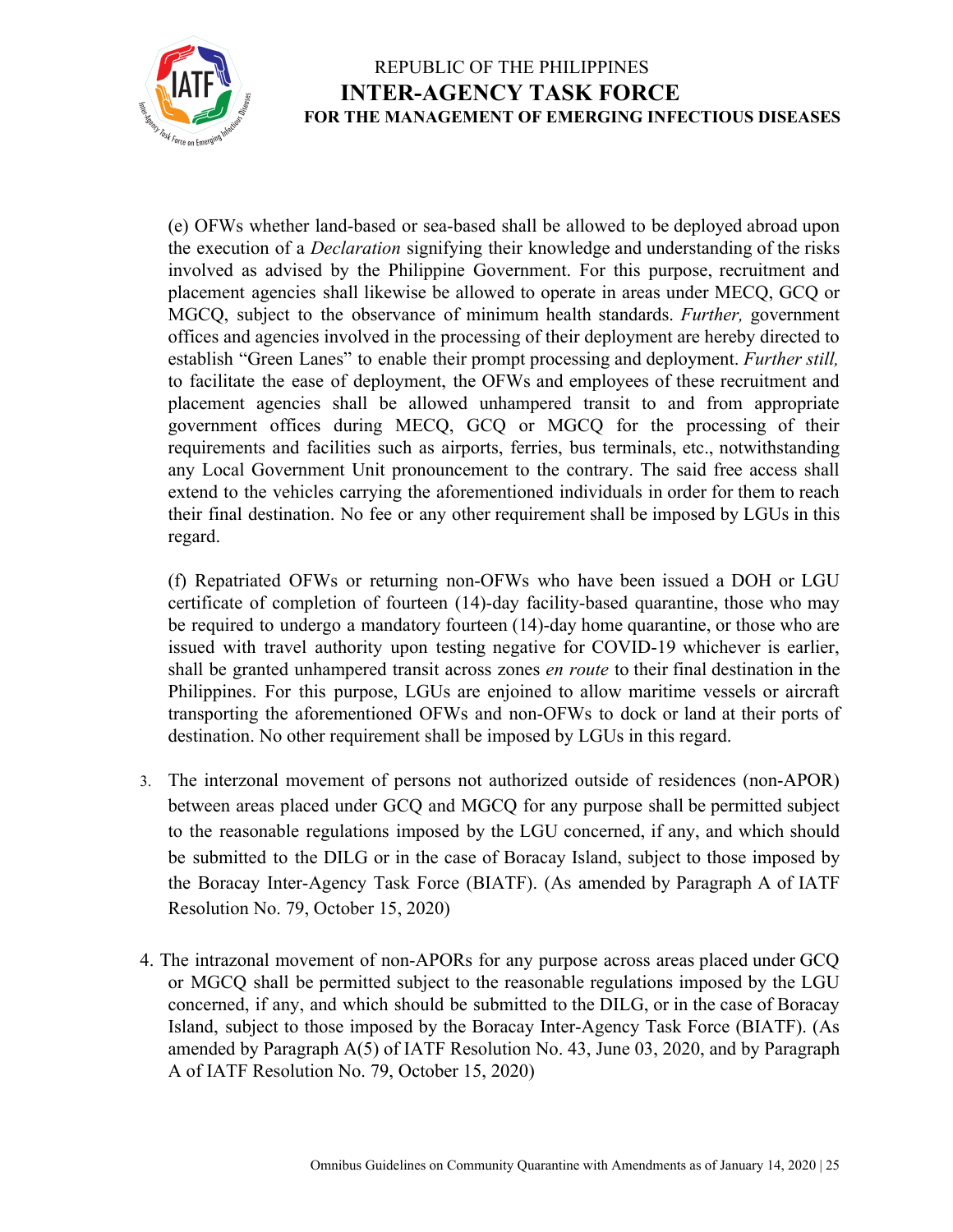

5. The interzonal movement of non-APOR between areas placed under MGCQ and New Normal for any purpose shall be permitted subject to the reasonable regulations as may be imposed by the LGU concerned, if any, and which should be submitted to the DILG. (As amended by Paragraph A of IATF Resolution No. 79, October 15, 2020)

#### **SECTION [8] GENERAL PROVISIONS**

- 1. LGUs are enjoined to enact the necessary ordinances to enforce curfew only for non-workers in jurisdictions placed under MECQ, GCQ and MGCQ to penalize, in a fair and humane manner, violations of the restrictions on the movement of people as provided under these Omnibus Guidelines. Law enforcement agencies, in implementing and enforcing said curfew ordinances, are likewise strongly enjoined to observe fair and humane treatment of curfew violators. Public transportation, however, shall not be restricted by such curfew ordinances. (*As amended by Paragraph C of IATF Resolution No. 47, June 19, 2020)*
- 2. As a matter of declared national policy and pursuant to paragraphs (aa) and (bb), Section 4 of the Republic Act No. 11469, all banks, quasi-banks, financing companies, lending companies, and other financial institutions, public and private, including the Government Service Insurance System, Social Security System and Pag-ibig Fund, are directed to implement a minimum of a thirty (30)-day grace period from due date or until such time that the ECQ or MECQ is lifted, whichever is later, for the payment of all loans, including but not limited to salary, personal, housing, and motor vehicle loans, as well as credit card payments, falling due within the period of ECQ and MECQ, and without incurring interests, penalties, fees, or other charges. Persons with multiple loans shall likewise be given a minimum thirty (30)-day grace period from due date or until such time that the ECQ or MECQ is lifted, whichever is later, for every loan.

For residential and commercial rents falling due within the duration of the ECQ, MECQ, and GCQ, on residential lessees and micro-, small, and medium enterprises (MSMEs) and sectors not permitted to operate during said period, a grace period of thirty (30) days from the last due date or until such time that the community quarantine is lifted, shall be observed, whichever is longer, without incurring interests, penalties, fees, or other charges.

The foregoing rules on grace periods shall have retroactive effect starting 17 March 2020 in areas where the applicable community quarantine had been declared.

3. The operation of industries and establishments identified in preceding sections are subject to the visitorial and enforcement powers of the Department of Labor and Employment, Department of Trade and Industry, and other appropriate agencies to ensure compliance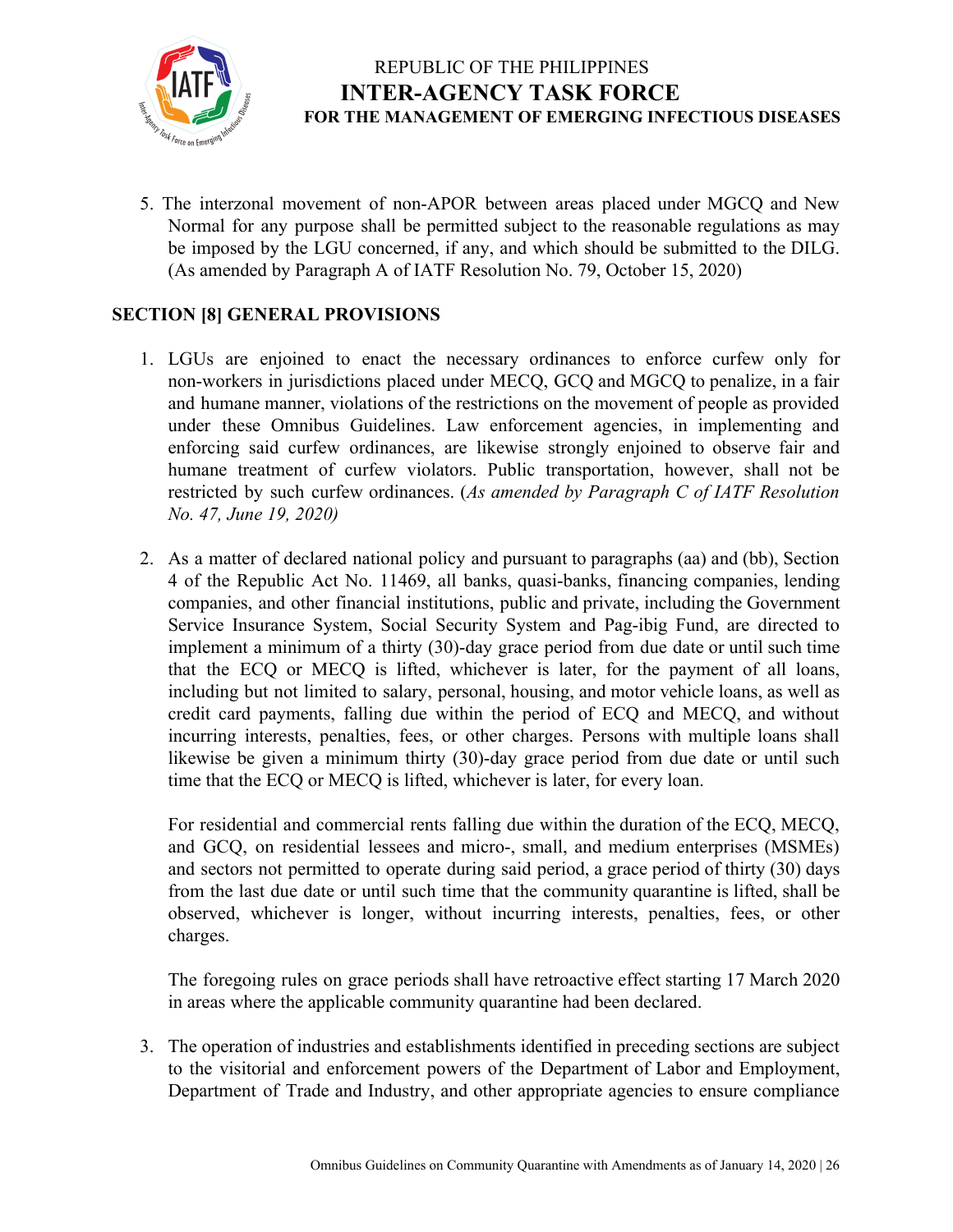

with these Omnibus Guidelines, especially the compliance with the provisions on maximum allowable operational capacity in establishments, as well as minimum public health standards and protocols.

- 4. National government agencies and instrumentalities including GOCCs and LGUs shall adopt measures lawful and necessary to implement and enforce the minimum public health standards as defined herein. Such measures shall be in accordance with the minimum health standards set by DOH and other relevant national agencies, and shall not be unreasonable or unduly burdensome. However, the private sector is encouraged to adopt stricter health standards concerning their own operations. Compliance of private sector establishments with the Joint DTI-DOLE Return-to-Work Guidelines, DOH Return-to-Work Guidelines, and guidelines issued by the aforementioned appropriate sector-relevant national government agency, including their future amendments, shall be considered sufficient compliance with minimum public health standards. In accordance with DOH Department Memorandum No. 2020-0220, the testing of all returning employees of a private sector entity shall not be required as a condition precedent for their operation. In no case shall the testing of all returning workers be construed as a condition precedent for his/her return.
- 5. All persons are mandated to wear full-coverage face shields together with face masks, earloop masks, indigenous, reusable, or do-it-yourself masks, or other facial protective equipment which can effectively lessen the transmission of COVID-19, whenever they go out of their residences, pursuant to existing guidelines issued by the national government subject to fair and humane penalties or punishments that may be imposed by LGUs or implemented by law enforcement agencies, respectively. LGUs are hereby enjoined to use IATF-endorsed contact tracing and contact monitoring applications (StaySafe.ph and TanodCOVID) where they are available or use community-based contact tracing and contact monitoring. Concerned LGUs are hereby enjoined to issue the necessary executive order or ordinance to this effect. *(As amended by Paragraph C of IATF Resolution No. 88, December 14, 2020)*
- 6. Supermarkets, public and private wet markets, grocery stores, agri-fishery supply stores, veterinary supply stores, pharmacies, drug stores, and other retail establishments engaged in the business of selling essential goods are strongly encouraged to extend their store operations to a maximum of twelve (12) hours. LGUs are directed to allow such establishments to operate pursuant to the foregoing. *Provided* that in the operation of wet markets, LGUs are encouraged to adopt reasonable schemes to ensure compliance with strict social distancing measures, such as, but not limited to, providing for specific daily schedules per sector, barangay, or purok, as the case may be. In no case shall such schemes involve narrowing the hours of operation of the foregoing establishments.